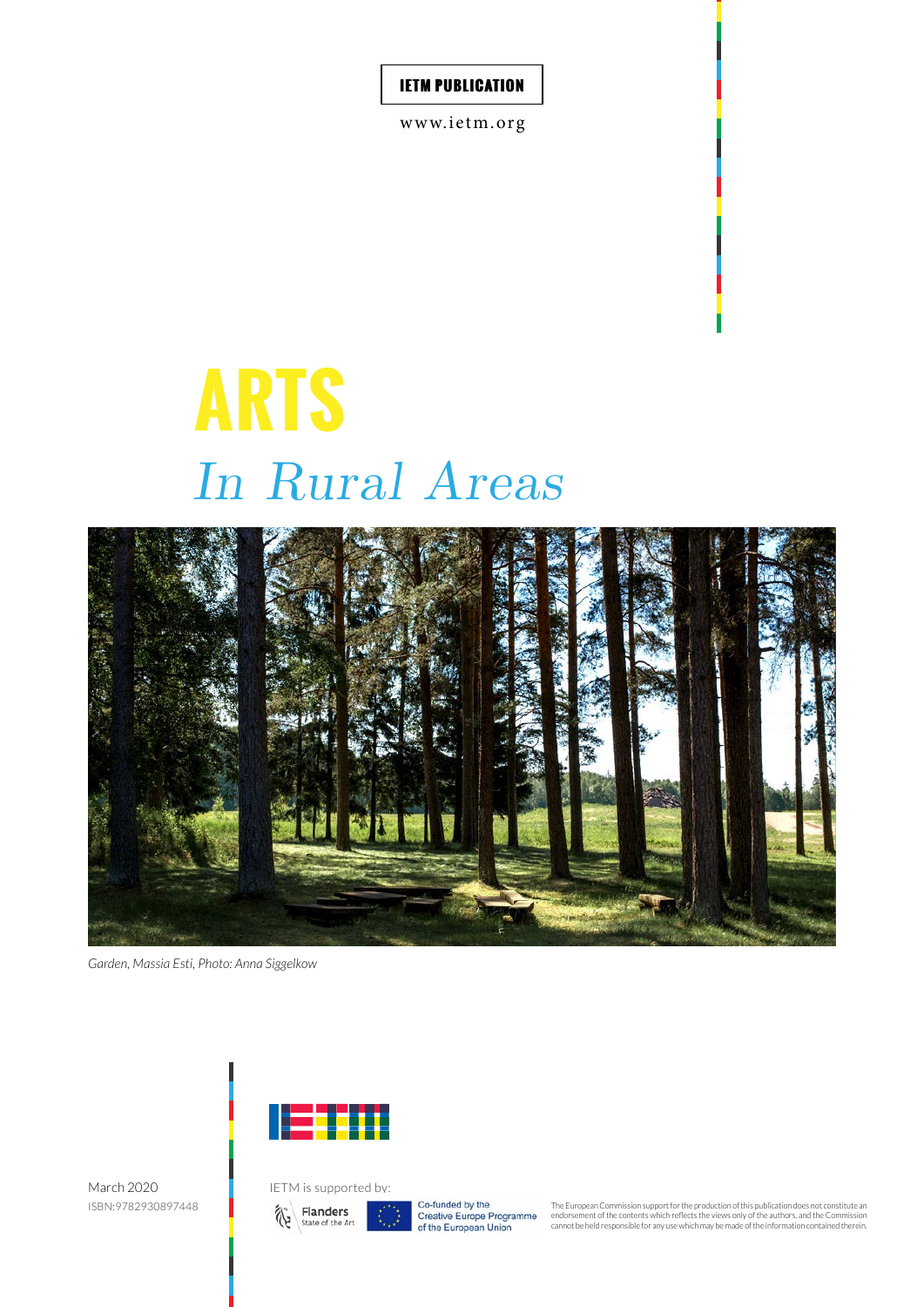### <www.ietm.org>

**Arts in Rural Areas**

*IETM Publication*

**by Fernando García-Dory, Piotr Michałowski, Laura H Drane**

#### **Beyond the Urban – policy paper by IETM, ENCC, CAE and TEH**

Published by IETM - International network for contemporary performing arts, Brussels March 2020

Editing and general coordination: Vassilka Shishkova, Elena Polivtseva, Ása Richardsdóttir (IETM)

Layout: Milton Pereira on a template by JosWorld



This publication is distributed free of charge and follows the Creative Commons agreement Attribution-NonCommercial-NoDerivatives (CC BY-NC-ND). You are free to reuse and share this publication or parts of it as long as you mention the original source.

This publication should be mentioned as follows:

F. García-Dory, P. Michałowski, L. H Drane, 'Arts in Rural Areas', IETM, March 2020.. Link:<https://www.ietm.org/en/publications>

For further information please contact ietm@ietm.org

The publishers have made every effort to secure permission to reproduce pictures protected by copyright. Any omission brought to their attention will be solved in future editions of this publications.

> 2 ARTS IN RURAL AREAS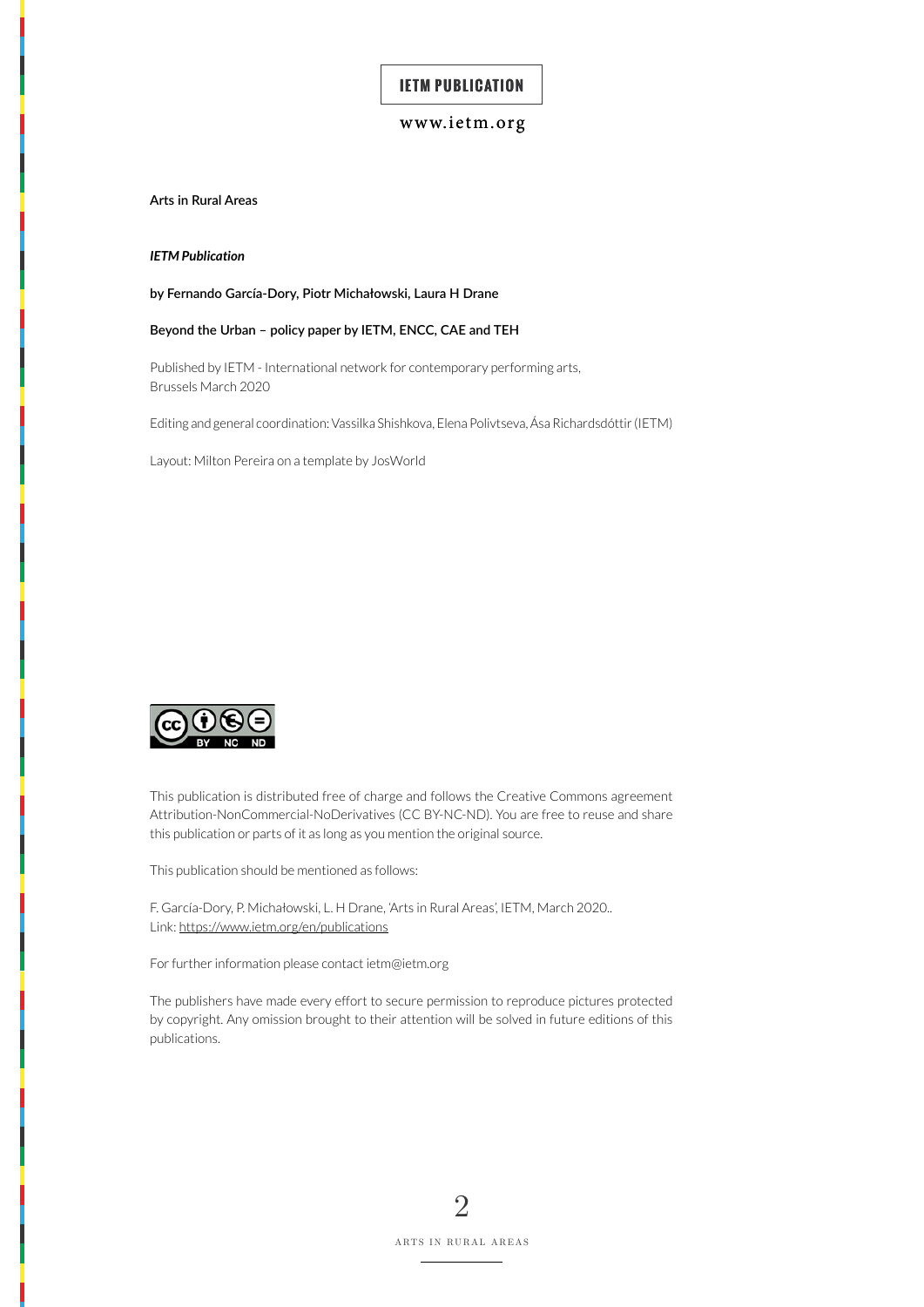<www.ietm.org>

# *About the Authors*





Fernando García-Dory is an artist and researcher whose work engages specifically with the relationship between culture and nature as manifested in multiple contexts, from landscapes and the rural, to desires and expectations in relation to identity. Interested in the harmonic complexity of biological forms and processes, he addresses connections and cooperation, from microorganisms to social systems, and from traditional art languages to collaborative agroecological projects and actions. Fernando has studied Fine Arts and Rural Sociology, and is now preparing his PhD in Agroecology. He has developed projects and shown his work at Tensta Konsthall, Van Abbemuseum, the Museo Nacional Centro de Arte Reina Sofía, SFMOMA, dOCUMENTA 12, and biennales in Gwangju, Istanbul and Athens. Since 2010 he has been developing a project called INLAND, a collaborative agency and platform for collective agricultural, social and cultural production.



# **PIOTR MICHAŁOWSKI**

Piotr Michałowski is an expert on territorial development and networking, a cultural researcher, and an author and speaker on arts and culture. A field worker in urban and rural communities, Piotr has 22 years of experience in the NGO and public sectors. Currently, he is working in the Cultural Division of the Municipality of Wrocław on projects, programming and strategies for the ECoC 2016 legacy. He is also Secretary and Board Member of the European Network of Cultural Centres – ENCC in Brussels and coordinator of the ENCC International Working Group on Territorial Development, gathering cultural network operators, experts, animators and policymakers from 20 European countries. He co-creates policy papers and European campaigns such as 'Beyond the Urban 2020' and #nonurbanculture.



# **LAURA H DRANE**

Laura H Drane is an independent creative producer, facilitator and consultant with extensive experience in the arts, cultural and other sectors over the last twenty years. Her work ranges from science festivals and community arts projects, to touring dance productions to 13th century castles, to major outreach projects for government departments.

Since 2002, her practice has brought her to both cities and small settlements across the UK, keeping her deeply concerned about genuine public engagement – people being put at risk of change by an encounter based on a two-way exchange.

Laura H Drane is a company producer for award-winning artist collective Light, Ladd & Emberton, and currently part-time interim Senior Producer for Cirque Bijou with responsibility for the UK's professional circus company of disabled and non-disabled people, Extraordinary Bodies. She is also an Arts Associate (external adviser) to the Arts Council of Wales.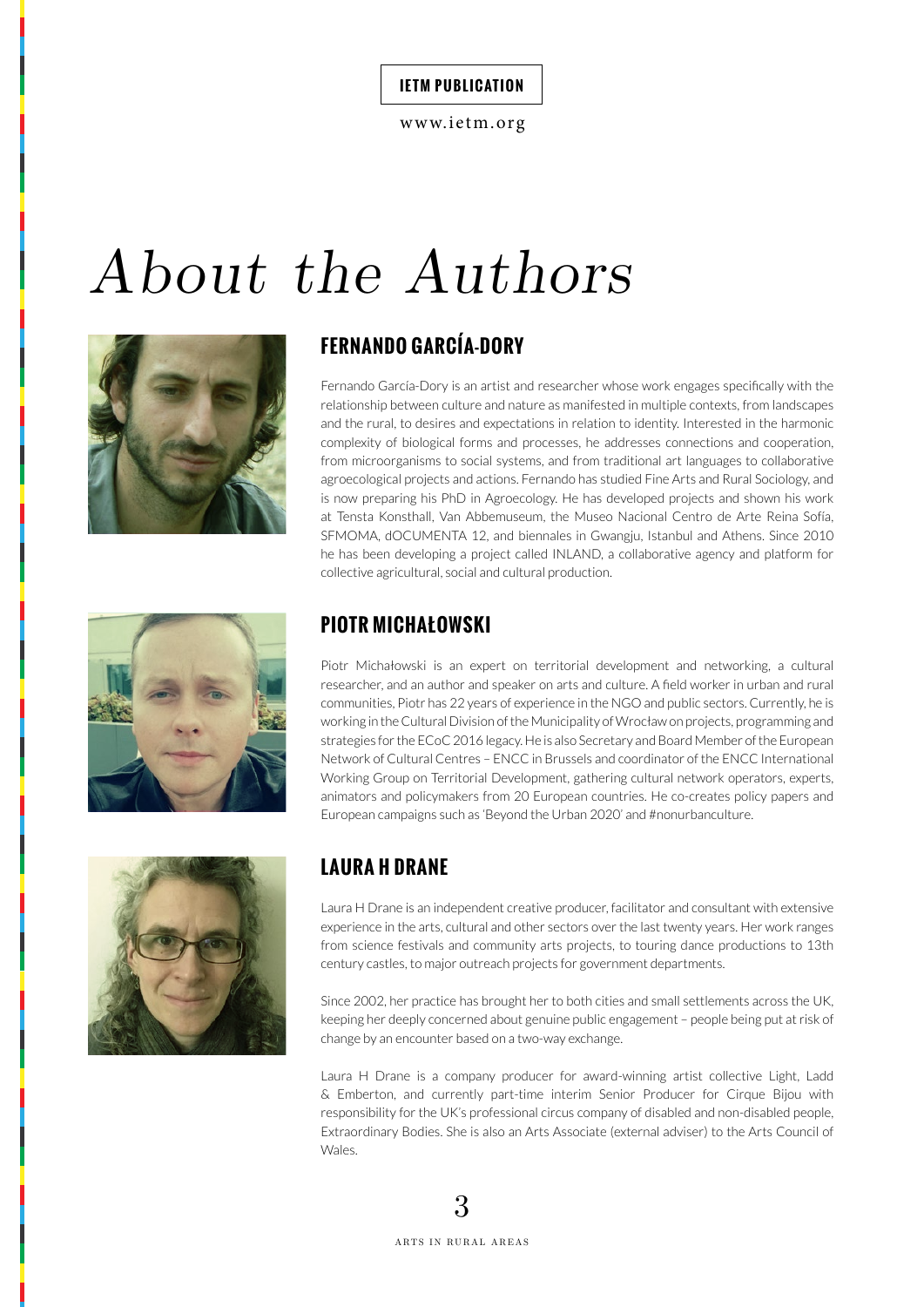# *Table of Contents*

| Foreword                                                                                                                                                                                                                                                                                                                                                                                                                                                                                                                                                                                  | 05                                                                                     |
|-------------------------------------------------------------------------------------------------------------------------------------------------------------------------------------------------------------------------------------------------------------------------------------------------------------------------------------------------------------------------------------------------------------------------------------------------------------------------------------------------------------------------------------------------------------------------------------------|----------------------------------------------------------------------------------------|
| Beyond The Urban                                                                                                                                                                                                                                                                                                                                                                                                                                                                                                                                                                          | 06                                                                                     |
| Policy Paper by IETM, ENCC, CAE and TEH                                                                                                                                                                                                                                                                                                                                                                                                                                                                                                                                                   |                                                                                        |
| The Rural as a Space for Co-creation and Reconnection with<br>the Land by Fernando García Dory                                                                                                                                                                                                                                                                                                                                                                                                                                                                                            | 10                                                                                     |
| Defining The Rural Today<br>Art In Rural Areas Today<br>Some Limitations<br><b>Challenges And Solutions</b>                                                                                                                                                                                                                                                                                                                                                                                                                                                                               | 11<br>13<br>16<br>17                                                                   |
| Social Aspects Of Arts In Rural Areas by Piotr Michałowsk                                                                                                                                                                                                                                                                                                                                                                                                                                                                                                                                 | 18                                                                                     |
| The Rural Situation Now: Migration, Demographic Changes<br>And Transnational Connections<br>Policy Measures Targeting The Social And Political Issues of                                                                                                                                                                                                                                                                                                                                                                                                                                  | 19                                                                                     |
| Rural Areas<br>Input From International Arts And Culture Networks<br>Art In Rural Areas - An (Un)expected Agent Of Change<br>Art In Rural Areas Needs Our Support                                                                                                                                                                                                                                                                                                                                                                                                                         | 20<br>21<br>22<br>27                                                                   |
| Living Cultures by Laura H Drane                                                                                                                                                                                                                                                                                                                                                                                                                                                                                                                                                          | 29                                                                                     |
| Living Cultures In Rural Areas<br>Common Challenges For Living Arts In Rural Areas<br>Solutions And Policy Changes That Work                                                                                                                                                                                                                                                                                                                                                                                                                                                              | 30<br>34<br>35                                                                         |
| Appendix A - Case Studies                                                                                                                                                                                                                                                                                                                                                                                                                                                                                                                                                                 | 37                                                                                     |
| IDD 10 - Between The Seas<br>IDD 22 - Punctum's Public Cooling House<br>IDD 27 - The Countryside Of The Future<br>IDD 61 - Meetings<br>IDD 64 - Art Of Empowerment<br>IDD 78 - Latitude 50, Centre For Street Arts And Circus<br>IDD 85 - The Journey<br>IDD 102 - Play! Mobile<br>IDD 105 - Earthwise Residency Centre<br>IDD 125 - Mondego Art Valley<br>IDD 133 - Filmmaking Workshops For Indigenous Filmmakers<br>IDD 140 - Bækkelund International Residency Center<br>IDD 141 - Who Killed Szomna Grancsa?<br>IDD 145 - The Freezer Centre<br><b>IDD 146 - Amore Festival Moru</b> | 38<br>40<br>42<br>43<br>45<br>46<br>47<br>49<br>51<br>52<br>54<br>55<br>58<br>29<br>61 |
| Appendix B - Project List                                                                                                                                                                                                                                                                                                                                                                                                                                                                                                                                                                 | 62                                                                                     |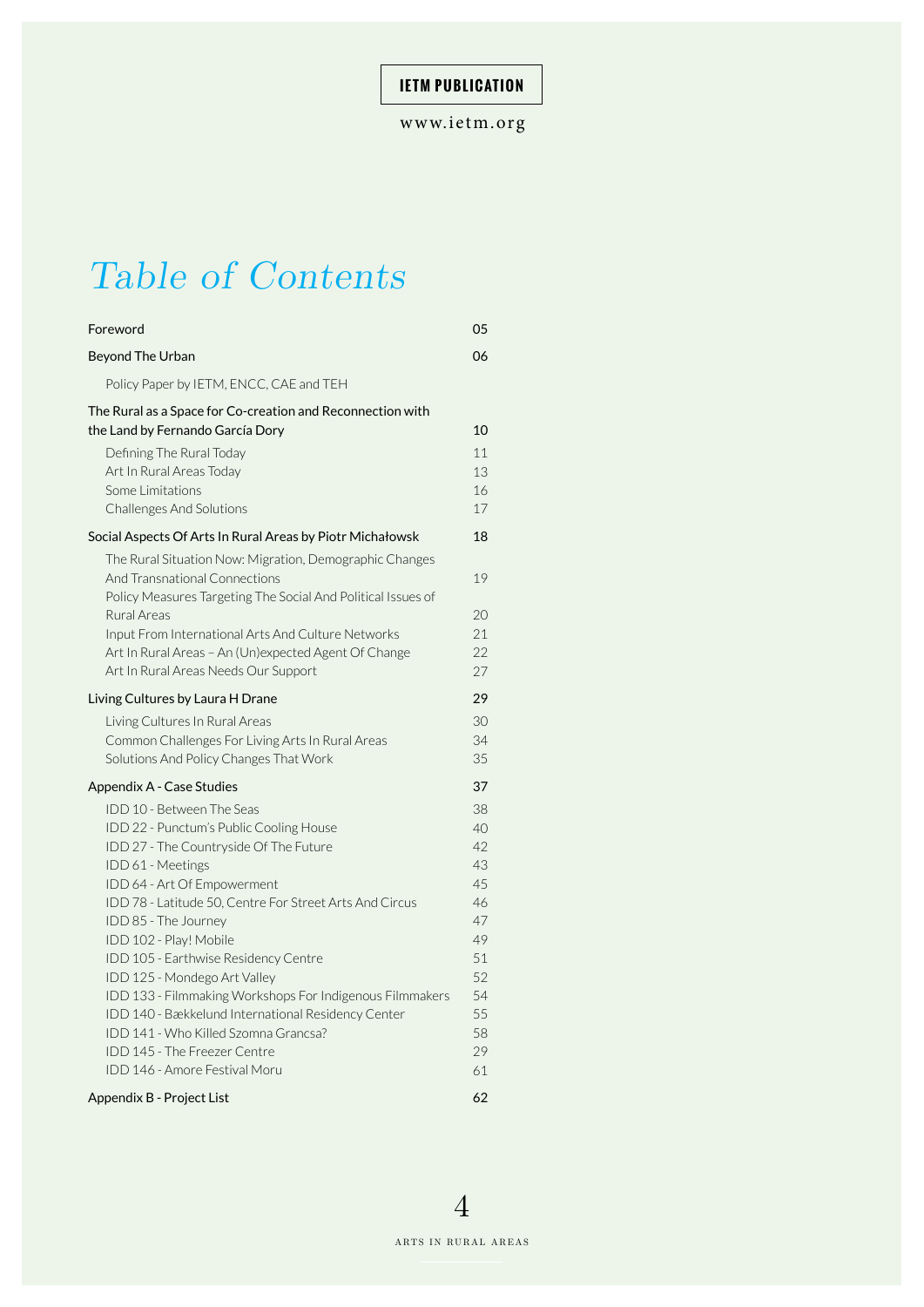<www.ietm.org>

# *Foreword*

In times of the obsession with profit and growth, natural and social resources are exploited in all corners of the world. Yet, the urge to radically rethink the system sneaked into various levels. Many creative and forward-looking professionals are actively searching for new spaces of opportunity, to shape and test new modes of economic production and responsible social fabric. Rural areas have become relevant places for experimentation - smaller in size, providing more time and space, with less hierarchical governance structures.

Contemporary performing arts in a rural context are an integral part of that exercise of imagining a different future. Moreover, contemporary art in rural areas have been nurturing and shaping local narratives for ages. However, contemporary artistic practices have gone almost unnoticed in many funding schemes - both cultural programmes and rural development funds, which tend to focus on economic assets of only a few sectors.

In the past few years, IETM has organised a sequence of sessions and one entire meeting on the subject of art in rural areas. Some of the brightest art professionals engaging with rurality have created an AREA (art in rural areas) focus group within our network and continued their exchange during IETM events and beyond. Through the dialogue within that group and with other members experienced and interested in the topic, we have discovered a fascinating, vibrant and powerful world of contemporary arts in rural areas.

Today, more than ever, we want to turn the global attention to that hugely important world.

When creating this publication, we realised it is urgent to find unconventional approaches to the arts in rural areas. We need to identify innovative solutions to support the rural arts in their endeavour of working transversally with other sectors. We have to seize the momentum and potential of rural arts to help reinvent the system. Today, when our planet needs it the most.

We hope the present publication sets a strong and fertile ground for reflecting on those ambitions. Please get in touch with us (ietm@ietm.org) or write us on our forum ([www.ietm.org/forums](http://www.ietm.org/forums)) if you wish to further the debate.

We are very grateful to the three authors of the core chapters for their insightful and sincere contributions. We also heartily thank our members and other art professionals who shared their practices, stories, views and experiences with us - through the ongoing exchange during IETM meetings and via the open call we announced in the summer of 2019. Some of the cases collected through the call are presented in the annexes.

This publication "Arts in Rural Areas" is part of a collaborative trajectory, with three other European cultural networks - Culture Action Europe, European Network of Cultural Centres, and Trans Europe Halles. Our joint policy paper "Beyond the urban", presented here, is still in progress and subject to comments and suggestions for improvement. You will find the final version of "Beyond the urban" in the next edition of the current publication, on ww**[w.ietm.org.](http://www.ietm.org)**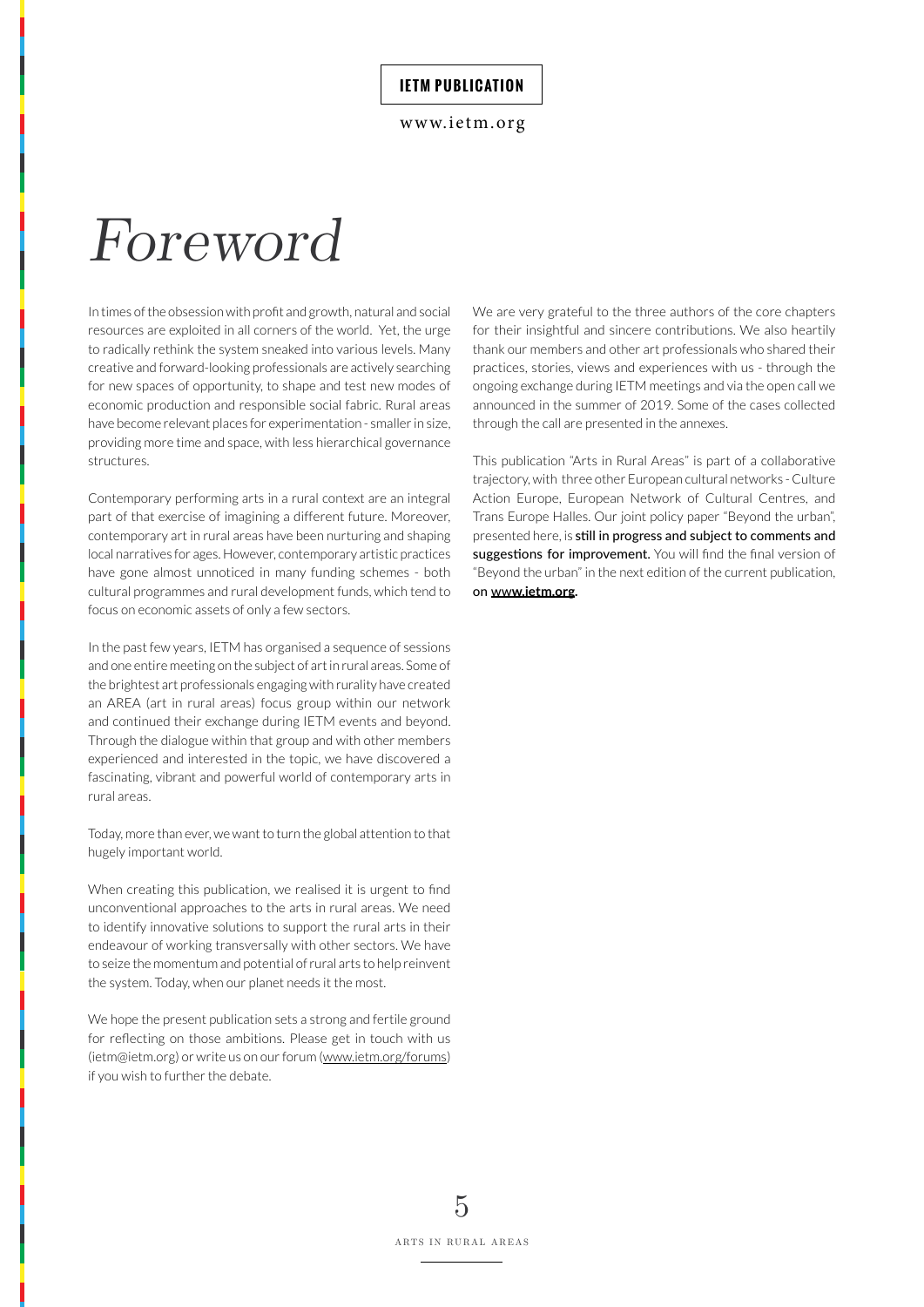# *Beyond the Urban* **CONTEMPORARY ARTS AND CULTURE IN NON-URBAN AREAS AS KEYS TO A SUSTAINABLE AND COHESIVE EUROPE**

#### *Policy Paper*

Brussels, March 2020

**This policy paper is written by IETM (International network for contemporary performing arts), European Network of Cultural Centres, Culture Action Europe and Trans Europe Halles, representing together more than 5,000 organisations and individual professionals.**

**IETM, International network for contemporary performing** 

**arts**, is one of the oldest and largest cultural networks, which represents the voice of over 500 performing arts organisations and institutions, including theatres and arts centres, festivals, performing companies, curators and programmers, producers, art councils and associations from about 50 countries. IETM advocates for the value of the arts and culture in a changing world and empowers performing arts professionals through access to international connections, knowledge and a dynamic forum for exchange. www.ietm.org

**The European Network of Cultural Centres (ENCC)** was founded in 1994 to promote dialogue and cooperation between social-oriented cultural centres in Europe. In the 2000s it became a "network of networks", before gradually opening membership to individual cultural centres in direct interaction with communities and citizens. It also includes other cultural organisations and professionals as associate members. Today, the ENCC reaches about 5000 cultural organisations in over 20 countries, with quite diverse structures, practices and audiences, who align on values of cultural equality, intercultural diversity and sustainability. www.encc.eu

**Culture Action Europe (CAE)** is the major European network of cultural networks, organisations, artists, activists, academics and policymakers. CAE is the first port of call for informed opinion and debate about arts and cultural policy in the EU. As the only intersectoral network, it brings together all practices in culture, from the performing arts to literature, the visual arts, design and cross-arts initiatives, to community centres and activist groups. CAE believes in the value and values of culture and its contribution to the development of sustainable and inclusive societies. www.cultureactioneurope.org

**Trans Europe Halles (TEH)** is one of the oldest and most dynamic cultural networks in Europe. Based in Sweden, it has been at the forefront of repurposing abandoned buildings for arts, culture and activism since 1983 and currently counts 129 members in 37 different countries across Europe. www.teh.net

Authored by







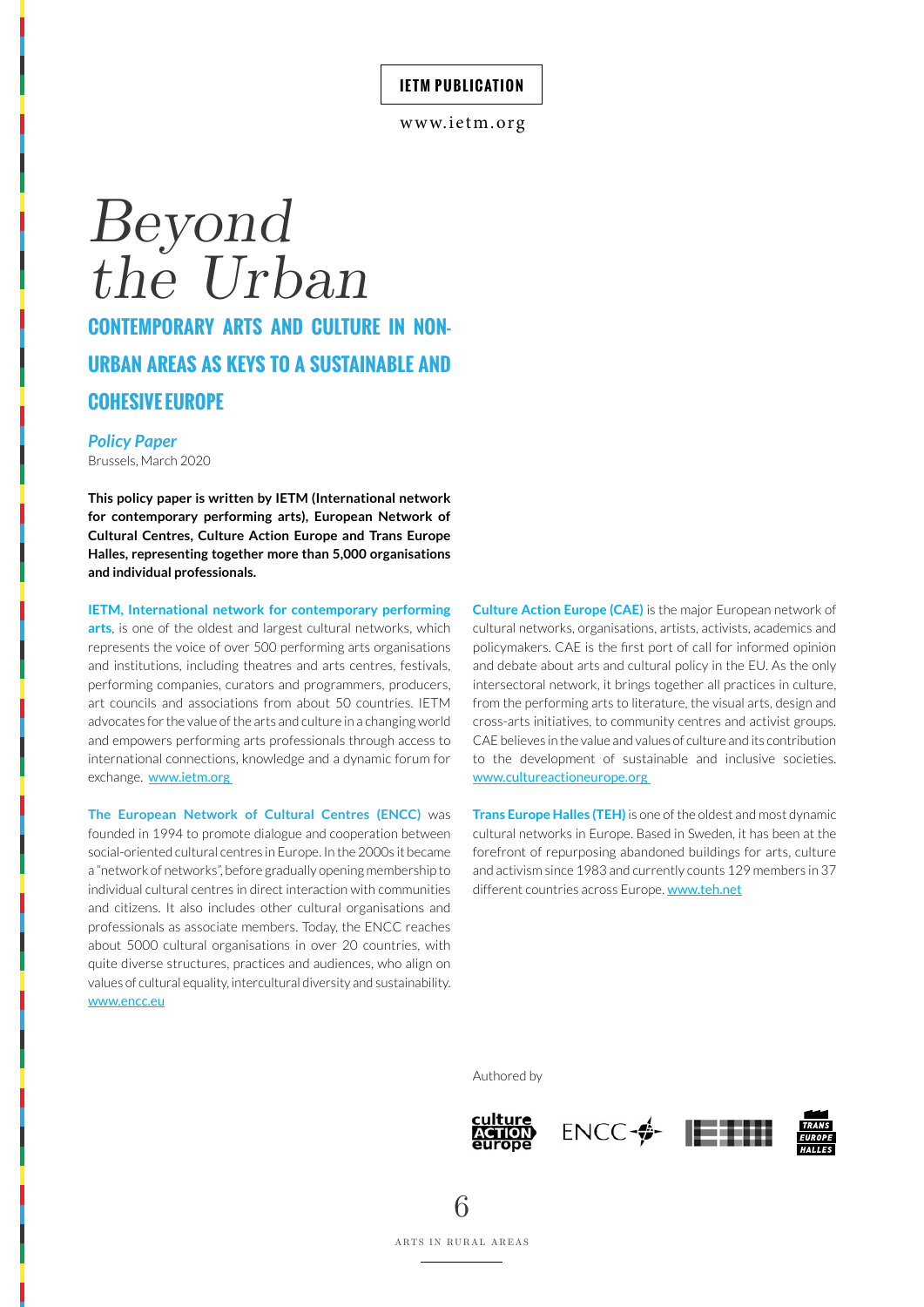## **RATIONALE**

When it comes to culture in non-urban and peripheral areas**<sup>1</sup>** in policy discourse, the focus is often given to only a few cultural sectors while being limited mostly to their economic impacts and the preservation value of tangible heritage, landscapes and monuments. Such an approach risks overlooking a vast, vibrant and complex world of non-urban contemporary art and socio-cultural practices.

At this point, when populist and anti-European sentiments are rising across the EU (including non-urban areas), it is a high time to support the sectors which inspire innovative and sustainable ways of organising communities and practicing democracy. Moreover, given the degrading condition of natural resources and ecosystems, we feel the urgency to acknowledge at all policy levels that we are operating in the new reality of Climate Emergency that is demanding change across all sectors. Contemporary arts and culture have a unique potential to trigger a creative process of rethinking economic paradigms and testing new models, reconnect people to nature and foster new imagination for the system's change.

Therefore, this policy paper aims to put forward a comprehensive approach to:

- 1. integrating culture**<sup>2</sup>** in all policies dealing with non-urban and peripheral areas, including the EU regional and cohesion policies;
- 2. making the EU cultural action more suited for non-urban challenges and aspirations.

The objectives are to:

- 1. ensure the recognition at various policy levels (global, EU, national, regional, local) of the importance of culture and the arts in non-urban and peripheral areas;
- 2. shape the direction of action through **identifying the most** timely issues which need to be addressed and researched;
- 3. put forward key solutions on how to support culture and the arts in non-urban and peripheral areas, at different policy levels.

## **ARGUMENTS FOR RECOGNITION**

We believe that non-urban areas should be in focus today, more than ever, because:

- a. The unity of the EU is unprecedentedly hindered by a wave of populism and euroscepticism. Those attitudes are prospering in various parts of Europe, but their scale and strength in non-urban contexts are not sufficiently acknowledged and addressed.
- b. At the same time, many innovative solidarity mechanisms are already taking place in rural areas, along with innovative social practices to increase civic engagement.
- c. Non-urban areas are at the frontline of a rapid transformation: climate effects of the current intensive production modes, migration, demographic changes, political turbulences, and more.
- d. The EU's overall focus on building a sustainable future**<sup>3</sup>** can only be realised through a radical rethinking of the current models of economic production and prevailing ways of organising social life. Non-urban areas host a large number of sustainable practices of responsible use of natural and cultural resources**<sup>4</sup>** , plus the rural might become a laboratory for experimentation, due to smaller scales, more time and space, and less hierarchical governance structures.

## We are convinced that **contemporary culture and art in non-urban** environments must be appreciated and supported, because:

- e. Culture and the arts foster social cohesion and inclusion as well as active citizen participation, and this is particularly relevant in socially and politically isolated areas.
- f. Access to culture and the arts is an essential element of wellbeing, health, empowerment, happiness, self-identification and ultimately of reinvigorating or conceiving new narratives for individuals and societies. Those are vitally needed in peripheral environments, struggling with feelings of isolation, neglectedness and exclusion.

7

**<sup>1 |</sup>** *Non-urban areas are understood in this paper as rural, remote and mountainous areas (these constitute 80% of the EU territory, and are home to 57% of its population), including islands; small towns and villages; 'invisible cities' of less than 50 000 inhabitants (that no one hears about if they do not live in them, even though 20 to 40% (depending on the country) of the EU population live in them.); peripheral and suburban areas that lack infrastructure and access to culture and other necessities.* **2 |** *in its inclusive definition which embraces intangible heritage and contemporary art*

**<sup>3 |</sup>** *of which the European Green Deal is the most ambitious and comprehensive example* **4 |** *IETM publication on Art in Rural Areas*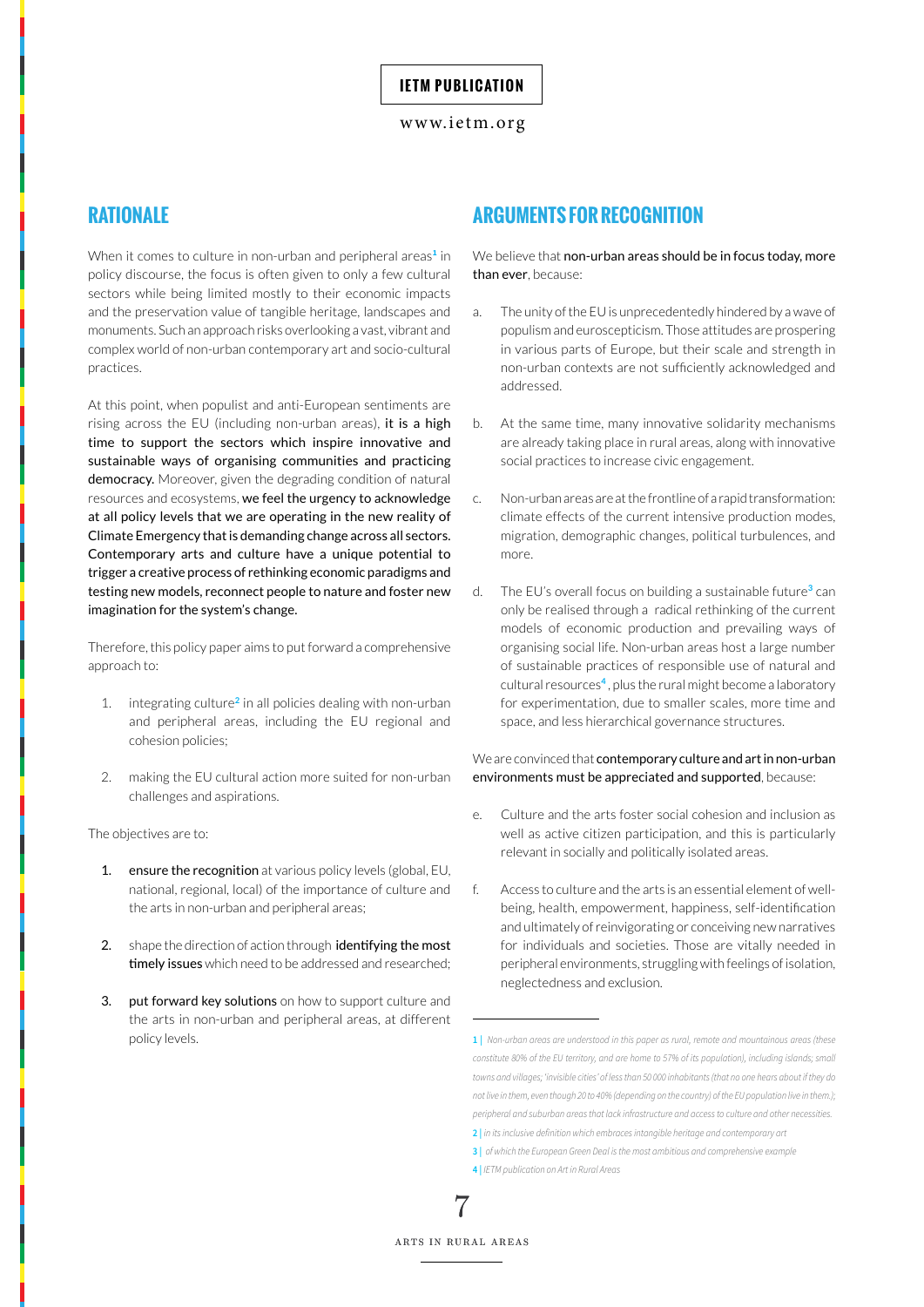#### <www.ietm.org>

- g. Culture and the arts function in a transversal and equal way, and thus have the potential to catalyse collaboration and networking, and create links among various organisations and consolidation of scattered communities. This is vital for building and maintaining connections in remote and depopulating areas with scarce physical infrastructure, such as schools, transport, medical and social services, which are getting increasingly digitised or centralised, which causes a lack of informal live contacts between people.
- h. Contemporary artists and cultural professionals, in collaboration with multidisciplinary teams, can help realising the potential of rurality to be a laboratory for conceiving an innovative vision on how global societies, whether urban or rural, central or peripheral, can reinvent current modes of economic, social and political functioning and ensure a sustainable future for our planet.

# **ISSUES AT STAKE**

We call on the EU institutions, member states and regional and local authorities to address the following challenges which prevent culture and the arts in non-urban areas from fully realising their potential:

- a. Gaps in perception: a narrow definition of "culture" (material heritage and tourism) prevailing in current policy discourses, which neglects contemporary arts, social innovation and "living" cultural practices; a distorted image of rurality and peripheries, either romanticised or associated with decline;
- b. Over-instrumentalization of art and culture in non-urban contexts: perceiving it solely as a potential solution to local challenges (thus expecting funded projects to be related to farming, tackle isolation, etc.). This vision is partial and detrimental as it disregards the real power of the arts and inevitably discourages both artists and audiences in the long run**<sup>5</sup>**;
- c. Shortage of financial support and investment within and towards non-urban areas and an overall lack of local resources (for example, low incomes preventing from accessing cultural services and a lack of infrastructure for rehearsals, and presenting art and culture);
- d. Lack of acknowledgement by funders, policy-makers and evaluators of the specifics of producing culture and art in nonurban areas: need of longer time for research, more efforts and dedication, in order to realise sustainable practices, build strong connections with audiences and achieve positive outcomes and impacts (which rarely mean high numbers of tickets sold);
- e. Insufficient mobility opportunities: EU and most of the national mobility funding schemes are not adjusted to the needs and challenges of rural and peripheral contexts;
- f. Scattered networks and weak connectedness: lack of hard and soft infrastructure: transport, digital services, possibilities for live networking and face-to-face meetings among peers living in different towns / villages;
- g. Scarcity of access to quality arts and cultural education, which results in limited or no exercise of cultural rights and access to high-level cultural professions by non-urban and peripheral population, especially its least advantaged parts;
- h. Poor territorial and landscape planning: lack of strategic vision, insufficient tools for local diagnosis and evaluation; use of non-urban areas for the purposes unwanted by cities (such as waste storages, prisons, energy production, among others), as well as creating mono-spaces (spaces devoted only to one type of production, solely commercial or residential zones, etc.)
- i. Effects of global non-sustainable economic paradigms: environmental and social impacts of tourism, intensive agriculture, massive and low-cost production, and other sideeffects of favouring growth and profits over sustainability.

# **SOLUTIONS**

We call on the EU, national, regional and local policy-makers to create and augment investment in culture and the arts in nonurban environments. This should be done through including culture and the arts in all funding instruments tackling non-urban and peripheral areas, as well as through integrating rurality and non-urban contexts in all cultural programmes and funds.

Those investments should be guided by the following principles:

- a. Expand focus from built heritage to intangible heritage and living, forward-thinking contemporary art and cultural practices;
- b. Respect the autonomy of local communities, foster motivation and self-empowerment through building awareness of existing values and active involvement of local communities in all stages;Stimulate participation, inclusion and equality as guiding values of cultural and artistic work.

**<sup>5 |</sup>** *IETM Publication on Art in Rural Areas Publication date March 16th 2020*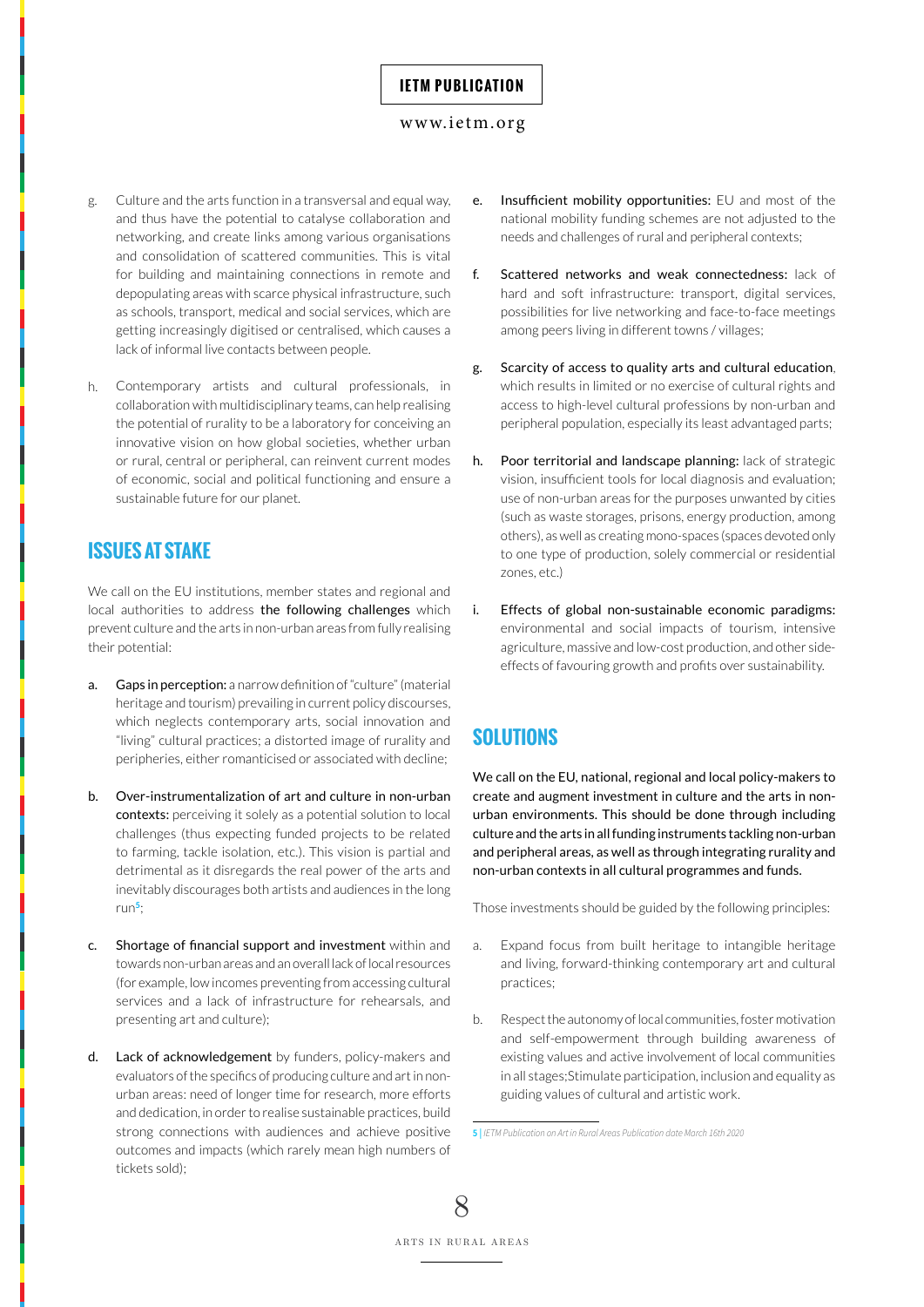#### <www.ietm.org>

- c. Respect the autonomy of local communities, foster motivation and self-empowerment through building awareness of existing values and active involvement of local communities in all stages;
- d. Stimulate participation, inclusion and equality as guiding values of cultural and artistic work.

Moreover, particular attention should be paid to:

#### 1. Mobility:

- b. Integrate non-urban needs and challenges in cultural mobility funding schemes (for example, more explicit support for slow travel, reimbursement of traveling time as working hours); implement effective ways of disseminating mobility funding calls among potential applicants beyond cities;
- c. Invest in low-carbon transport solutions and digitisation of non-urban and peripheral areas, taking into consideration the needs of cultural and artistic production.

#### 2. Networks

- c. Encourage long-term connections, collaboration and networking among cultural operators in non-urban contexts, by organising exchanges and peer-to-peer learning and investing in permanent networks;
- d. Design networks of local policy-makers to exchange best practices of culture-led local development;

#### 3. Capacity-building:

- d. Provide direct, small-scale and easily manageable grants for individual artists, collectives and companies;
- e. Expand and improve training for artists and cultural producers who want to engage with rural contexts to do so with an informed position, using methodologies and analytic tools from other disciplines**<sup>6</sup>**;
- f. Provide knowledge to policy-makers and rural development agencies on how culture can be integrated in local policies;
- g. Improve access to quality arts and culture education on school and university levels and in lifelong learning schemes.

#### 4. Transversal work

- e. Support cross-sectoral alliances (arts, science, social sectors) that address transversal issues and challenges (agriculture, natural resources, relationship to the landscape, etc) and serve as "change laboratories"; give visibility to such multidisciplinary projects to inspire other sectors;
- f. Encourage dialogue among various policy fields to reflect on, complement and support the transversal work happening on the ground.

#### 5. Framing further discourse and debate

- f. Frame new questions about culture, arts and cultural heritage in non-urban areas as a practice and to seek answers grounded in qualitative evidence rather than in reigning orthodoxies;
- g. Work with local actors and stakeholders to identify particular spaces and practices that are ripe and ready for reinterpretation; and
- h. Radically re-frame heritage in terms of people's actual practices and re-imagine it through the lens of contemporary arts and living culture.

We invite policy-makers, artists, cultural operators, and representatives of other sectors engaging with culture and the arts to collectively reflect on how those solutions can be translated into concrete measures and what should be the next steps. In this framework, we call on the European Parliament to conduct a study on the situation and value of the contemporary arts and culture in non-urban areas.

**6 |** *IETM Publication on Art in Rural Areas*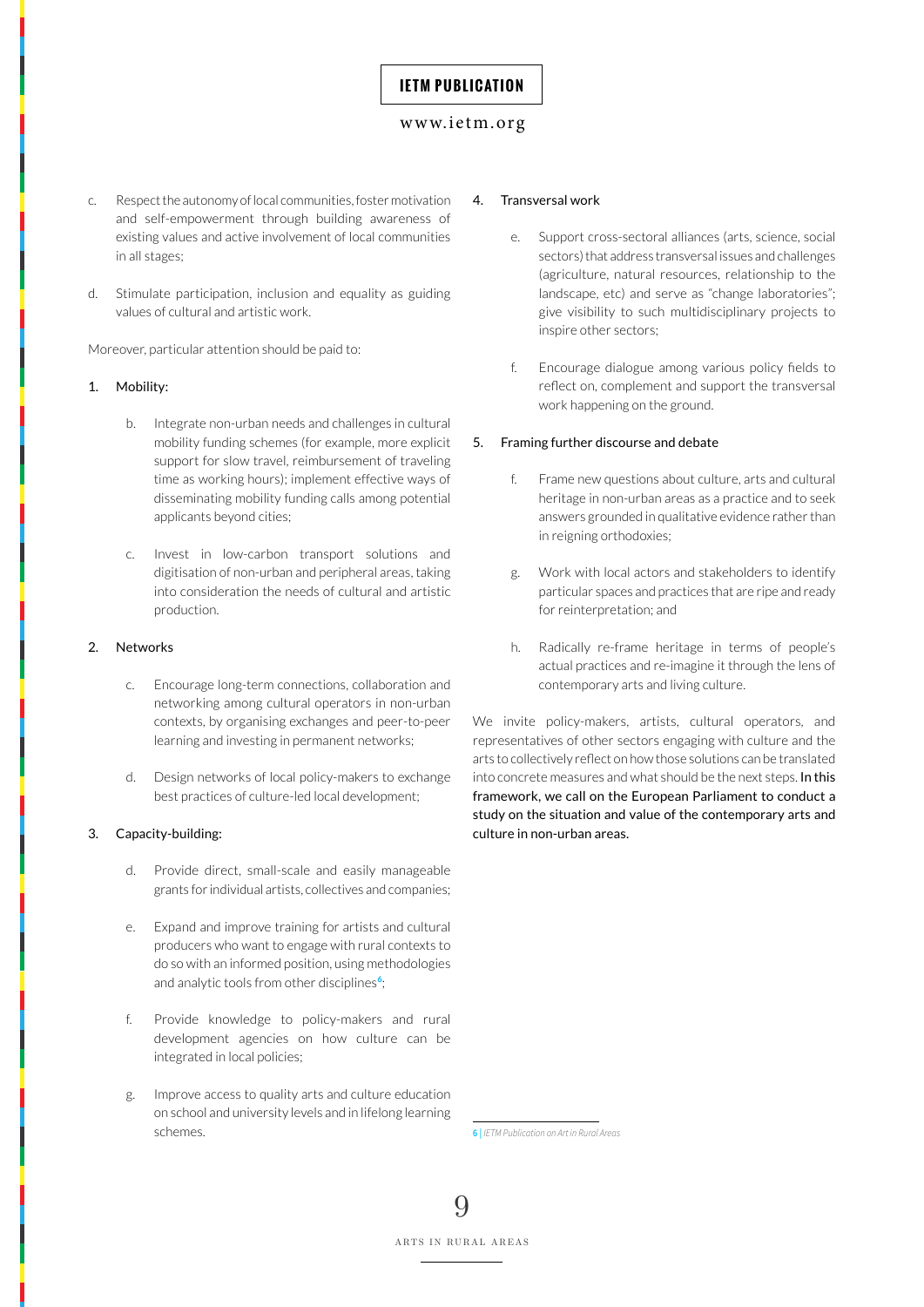www.ietm.org

# **SOCIAL ASPECTS OF ARTS IN RURAL AREAS** *Piotr Michałowski*

The roots of the word 'culture' lie in Cicero's colere, the Latin for 'to tend or to cultivate'. This framing of culture connects us to an archetypal image of man's special relationship with the land, and probably it was observation of agricultural work, with its discipled care and inspiring laws of nature, that led Cicero to make his comparison and to coin the phrase cultura animi, meaning 'cultivation of the soul'**<sup>5</sup>** . Indeed, cultivation requires some experience, some awareness, but also cooperation. Just as bread sometimes does not rise, one can have all the right ingredients and yet, in some circumstances, fall short of the desired outcome.

In this respect, rural areas have an amazing way of encouraging experimentation, whether agricultural or artistic. Similar to the 'trial' field, where one can try to establish various, sometimes foreign plant species, in the social sphere inspiration can come from many different places. Of course, it is seldom easy: though it may be

invisible on the surface, the ground keeps a memory of its decades of cultivation with certain plants, and may simply not accept new seedlings. This can happen in the sphere of social experiments as well, when we do not pay attention to the heritage of a place, its invisible divisions and traditions. With any social or artistic intervention in a local community (or a local 'ecosphere', a local culture), it is an important and difficult task to propose solutions for social self-organisation that will positively affect the development of social capital, strengthen interpersonal ties, and stimulate new forms of self-realisation. A careful and effective artist will, therefore, get to know the local context. Any new solution should be in symbiosis with it, bringing positive change and building upon existing structures, rather than acting as a cultural revolution or sudden break from tradition. So, any artistic intervention in a place should both build community awareness and grow the sensitivity of the artist for the local culture and context.

<sup>51 &</sup>quot;So all cultivated minds do not bear fruit. To continue the figure: as a field, though fertile, cannot vield a harvest without cultivation, no more can the mind without learning: thus each is feeble without the *other. But philosophy is the culture of the soul. It draws out vices by the root, prepares the mind to receive seed, and commits to it, and, so to speak, sows in it what, when grown, may bear the most abundant fruit." Quote from Cicero's Tusculan Disputations, translated by Andrew P. Peabody (Boston: Little, Brown and Company, 1886), p. 96. Available [here.](https://archive.org/stream/cicerostusculand00ciceiala/cicerostusculand00ciceiala_djvu.txt)*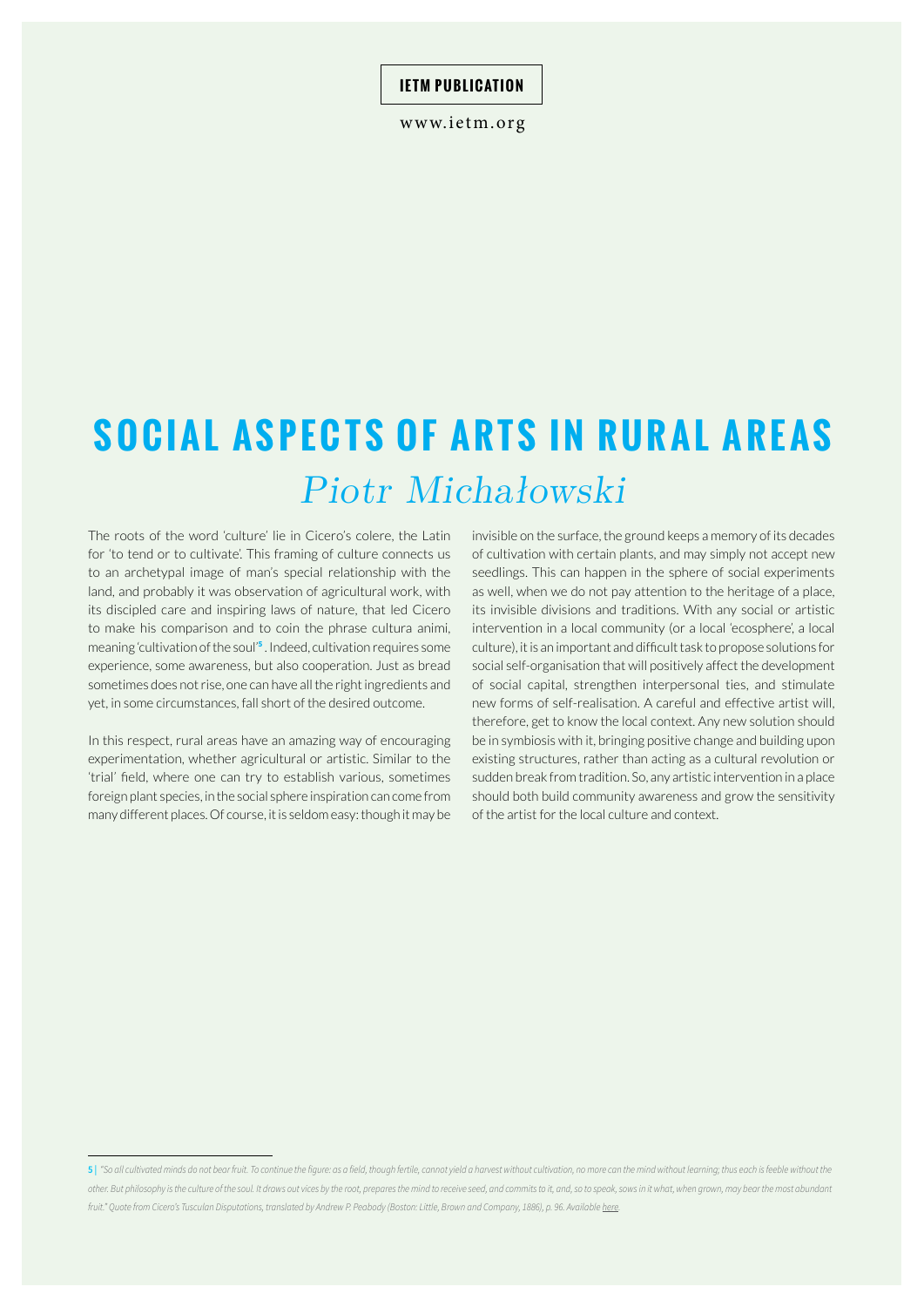<www.ietm.org>

# **THE RURAL SITUATION NOW: MIGRATION, DEMOGRAPHIC CHANGES AND TRANSNATIONAL CONNECTIONS**

"Seasonal workers from Eastern Europe work in the fields of Western Europe, Indian farmers go to Italy to work in the dairies. That is how new people get in the countryside and these people are usually very welcome because they are the workforce of modern agriculture. These people also bring their own cultures to the countryside." **<sup>6</sup>** — Henk Keiser

Today, we seem to have made a significant departure from the kinds of 'cultivation' that Cicero experienced in his time, and rural areas have begun to lose their agricultural identity. These drastic changes started at the beginning of the 20th century, intensified significantly in the years after World War II, and escalated even further after the 2008 financial crisis and the huge migration waves in the 2010s. They brought numerous challenges to rural areas and to the way we think of the 'rural', and yet they also opened new possibilities for a better future.

Migration trends – whether driven by economic, social or political forces – constitute the largest strain posed on rural areas. On the one hand, technological progress facilitates cultivation and reduces the number of people required to handle agricultural processes – which means fewer and fewer working age people in rural areas. When a workforce is needed, more often than not it is sourced from outside, whether with seasonal workers or longterm moving migrants (as demonstrated in [a recent EU survey](https://ec.europa.eu/jrc/en/publication/migration-eu-rural-areas)). On the other hand, across Europe there is a symmetrical [trend](http://ec.europa.eu/research/bitlys/migration/migration-realities-opportunities.html)  towards migration: younger generations going from rural areas towards cities; then in the other direction, adult urban residents in their sixties and beyond moving towards rural areas. The general motivations are completely different, yet quite predictable: cities give obvious opportunities for work and development, while the countryside grants peace from the urban bustle. While we have been long accustomed to the phenomenon of 'global cities', the recent 21st century trend of people moving towards rural areas is giving rise to a kind of 'globalisation' of the villages, as people from different regions, as well as people of different nationalities, move to a certain rural area they have never been connected to before – and bring their own cultures with them.

Despite the 'repopulation' experienced in recent years, the 'drain' of young people away from rural areas will have irreversible and unpredictable effects: continuity is broken when a generation of potential promoters for local development disappear.

The abandonment of our connection with the land disturbs an established paradigm for understanding rural areas. For this reason, a frequent mistake of a specific 'city-centrism' is to try to implement urban culture in rural areas – when of course culture is absolutely already present in rural areas, and there's no particular need to import the urban kind.

All the above-mentioned processes are exacerbated by ageing populations, experiences of marginalisation, a sense of detachment / not belonging, the feeling of not being heard, the rise of populism and right wing propaganda, and so on. There are no easy answers to these challenges.

And yet there are many advantages to rural living, starting with the opportunity to (re)connect with nature and access open space – benefits difficult to find in crowded cities that struggle against serious air pollution. Social life in small settlements, with its spontaneous and close connections with friends, neighbours and fellow villagers, is also often perceived as higher quality than big city social life with all its opportunities for culture and entertainment. In addition, the prospects for local self-organisation around common values, communal projects, initiatives, and so on are sometimes better in small communities than in urban settlements where any citizen initiatives have to be formalised and regulated in order to comply with the complicated organisation of urban communal living.

The described trends are so common throughout Europe that we should look for instruments and solutions that will not only provide ad hoc support for a given locality but address challenges on the wider European level. A possible solution is to strengthen cooperation and exchange for effective actions between rural areas, engaging residents in creating 'symbiotic' initiatives that strive for social development, self-organisation and local entrepreneurship. Hence, we should look for answers within the existing EU support networks and tools in order to find improvements in the areas of culture and heritage, the social and creative economy, rural and business sector cooperation, and so on.

**<sup>6 |</sup>** *Henk Keiser, Director of Rural Forum Denmark, speech at IETM Plenary meeting in Brussels, 2017.*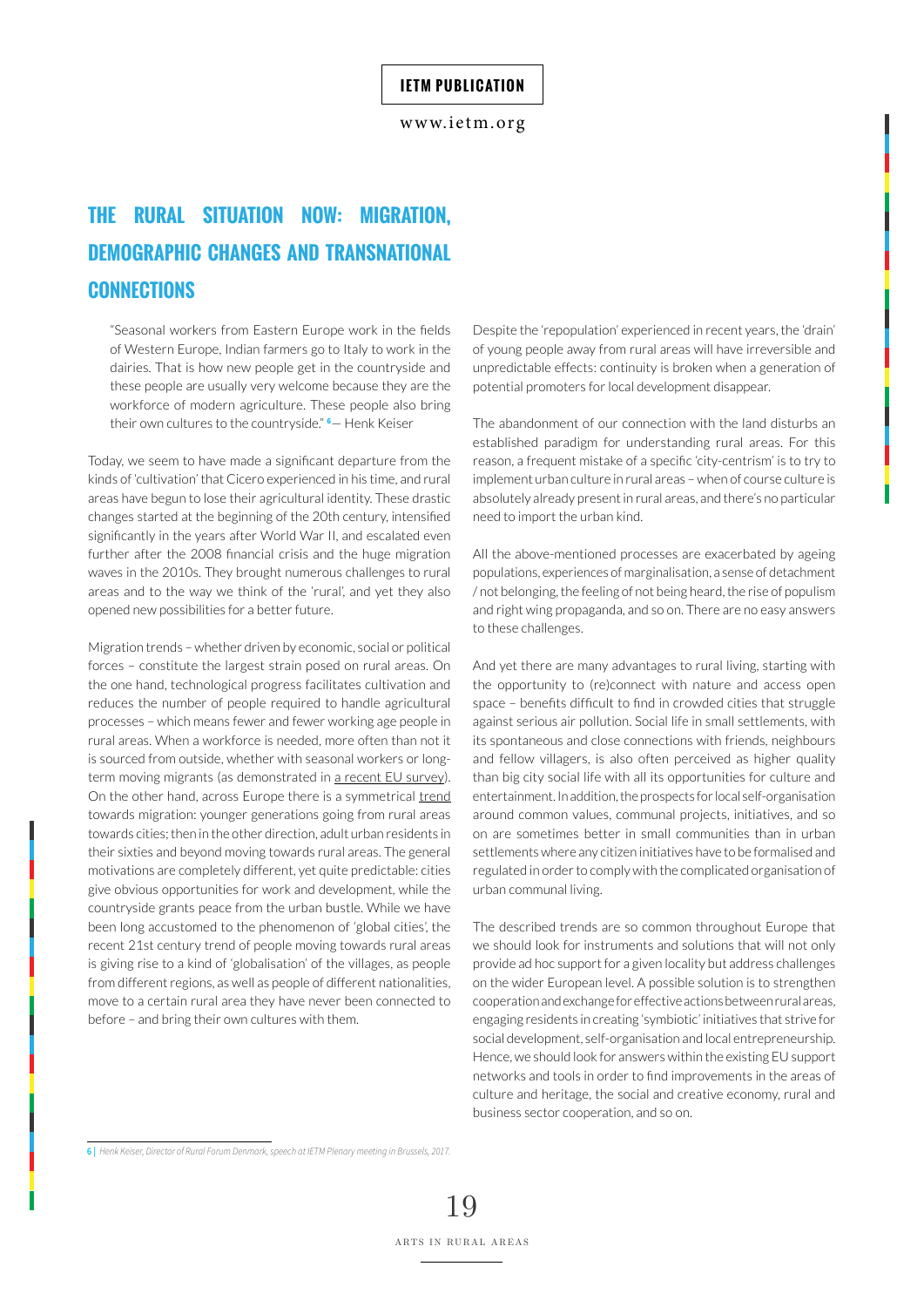# **POLICY MEASURES TARGETING THE SOCIAL AND POLITICAL ISSUES OF RURAL AREAS**

Through insightful conversations with various stakeholders from non-urban areas – held at participatory working meetings on the topics of art, culture and cultural participation in rural areas – European networks like ENCC, IETM and CAE have identified several issues that call for action. Further on in this chapter there is detailed information on those reports, with recommendations. For now, some of the proposals include: a wider promotion, in terms of geographical distribution, of participatory processes through culture in Europe; promotion of more inclusive approaches among citizens and professionals of different sectors; and developing systemic programmes, solutions and tools to empower regional leaders and improve the competences of local policymakers.

There are several schemes and cooperation/support programmes currently active, and it's worth mentioning here their scope of work and priorities.

[LEADER](https://enrd.ec.europa.eu/leader-clld_en) is an EU mechanism that provides effective professional support for rural communities. It aims to keep citizens in their place of residence, or at least to reduce overall migration. As a local development method, it has been used for 20 years to engage local actors in the design and delivery of strategies, in decisionmaking, and in resource allocation for the development of their rural areas. It is implemented by around 2600 Local Action Groups (LAGs), covering over 54% of the rural population in the EU, and bringing together public, private and civil society stakeholders in a particular area.

The necessity of providing inspiration for creativity and entrepreneurship is often completely neglected by formal education. Actions to develop support programmes and EU committees, like the European Economic and Social Committee, try to fill this gap. Still, there is significant room for improvement in this area, especially with respect to Committee visibility in the EU Member States. The aim is to build consensus between these groups so that EESC opinions truly reflect the economic and social interests of EU citizens.

The European Network for Rural Development [\(ENRD](https://enrd.ec.europa.eu/networking/nrn-profiles_en)), another potential actor in the field, was established in 2008 by the European Commission, Directorate-General for Agriculture and Rural Development (DG AGRI). The ENRD is governed by the formal structures of its Assembly and Steering Group, which bring together a range of rural development stakeholder groups to provide strategic direction, guidance and coordination.

Additionally, National Rural Networks (NRNs) operate in each EU Member State to support and enhance rural development objectives as defined in the Rural Development Programmes (RDPs). NRNs enable and facilitate exchange and learning between all the partners involved in Rural Development policy implementation: public authorities, economic and social partners, and the relevant bodies representing civil society.

With the above mechanisms working on international and national levels, grassroots cooperation networks can be created, with a variety of stakeholders, to focus on the accumulation of knowledge, as well as on fostering competences and supporting participatory processes in order to create local development strategies.

One of the fundamental advantages of networking is that it counteracts isolation. The opportunity to join with other communities to face situations and share known solutions, or to co-create spaces of inspiration and synergy, is an indisputable benefit. However, the number of rural communities carrying out major networking activities or applying for funding for partnership development and local capacity building remains rather small. Among many possible barriers, we can point to a lack of faith in Cicero's colere: a disbelief that such 'cultivation' can be a success, and an unwillingness to invest the time and resources in preparing the ground for the potential growth of local and international cooperation. In addition, networking requires longterm investment and engagement, while many communities might be focused on achieving short-term benefits and solutions. But there are many more opportunities on the EU level for getting inspiration and encouragement, or for exchanging ideas.

One example is the [European Week of Regions and Cities,](https://europa.eu/regions-and-cities/about/nutshell_en) an annual four-day event, created in 2003 by the European Committee of the Regions, during which cities and regions showcase their capacity to create growth and jobs, to implement European Union cohesion policies, and to prove the importance of the local and regional levels in good European governance. The event has become a European networking platform for experts in regional and local development, enabling the exchange of good practices in economic development and social inclusion, cross-border cooperation, public-private partnerships, regional innovation, and community-led local development.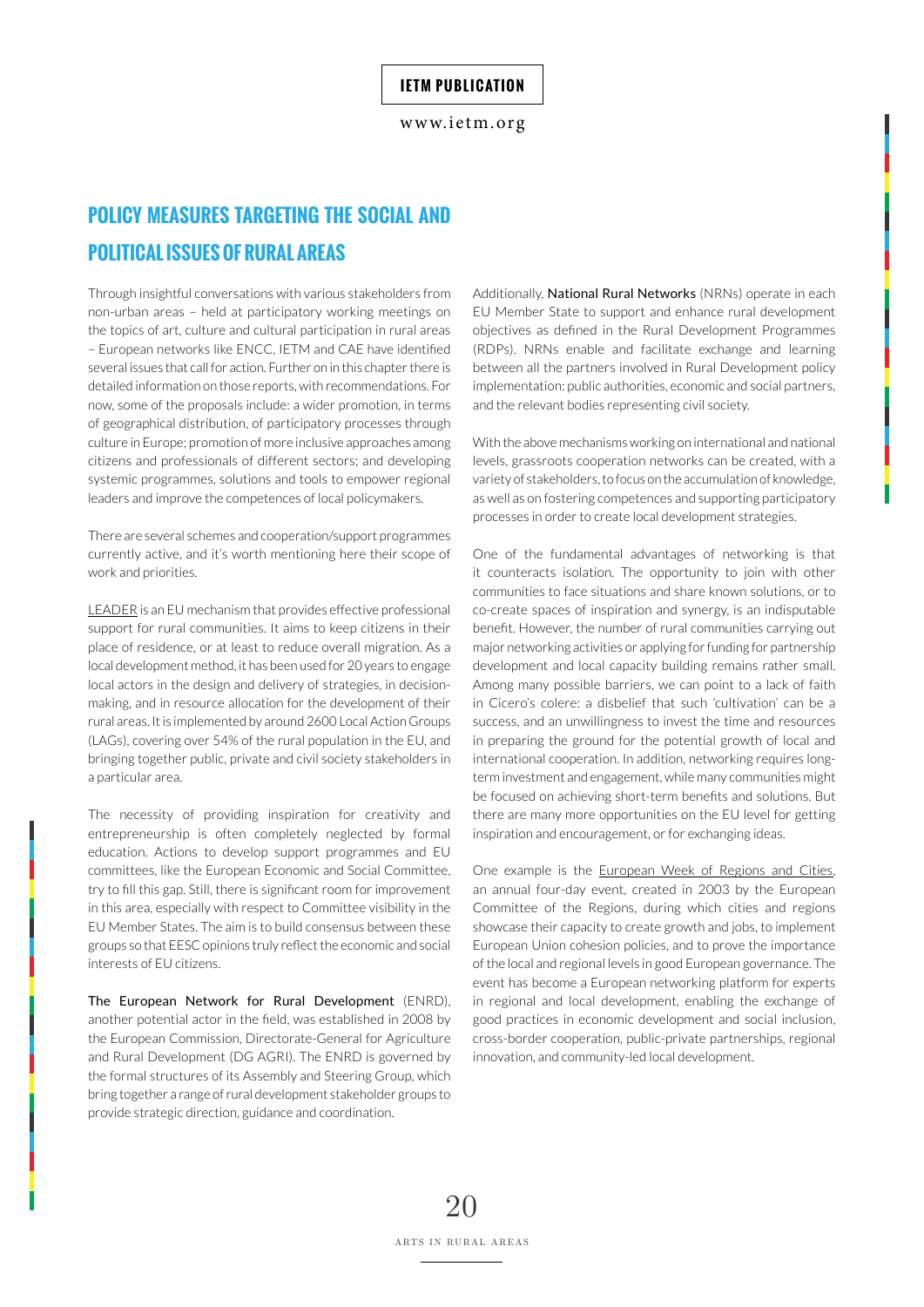# **INPUT FROM INTERNATIONAL ARTS AND CULTURE NETWORKS**

In recent years there has been increasing discussion within European arts and culture networks on the resilience, participation and empowerment of rural areas in the context of the arts Several parallel processes of consultation and stakeholder interaction have been initiated. The **[IETM network](https://www.ietm.org/)** began a series of working sessions at plenary and satellite meetings (such as IETM Brussels [2017](https://www.ietm.org/en/ietm-brussels-plenary-meeting-2017), [IETM Porto 2018](https://www.ietm.org/en/porto), [Satellite Wales 2018](https://www.ietm.org/en/satellite-llandudno-2018), [IETM Munich 2018,](https://www.ietm.org/en/munich) and <u>[IETM Hull 2019](https://www.ietm.org/en/hull)</u>), and produced several pivotal reports<sup>7</sup> that have reflected upon some important aspects of the conversation. Among other things, they have worked to define the rural, to map performing arts in rural areas, and to share inspiring outcomes of performing arts projects and practices sited in rural areas.

This very publication is yet another IETM endeavour to promote performing arts in rural areas. Accompanied by a collection of examples and practices from all over the globe, it aims to outline the major challenges and solutions that will need to be considered on the way to renewing policy and fostering the production of a more impactful art in rural areas.

In 2019, the network **[Culture Action Europe](https://cultureactioneurope.org/) (CAE)** launched an advocacy campaign focused on arts and culture in rural and peripheral areas. Its main focal points are social cohesion, living culture, and sustainability. The advocacy itself aims to achieve recognition at the EU policy level for arts in rural areas, and to establish transversal solutions, across various policy fields, to support culture and the arts in rural and peripheral areas. The annual [Beyond the Obvious](https://www.cae-bto.org/) (BtO) conference meetings are part of the development process for such policy change endeavours. In 2019, the [Culture Crops](https://cultureactioneurope.org/news/culture-crops-report/) BtO meeting was dedicated particularly to shaping policy recommendations for non-urban territories.

Meanwhile, the European Network of Cultural Centres ([ENCC](https://encc.eu/)) has kept its focus on accessibility, innovation, inclusion, cooperation and education. For this purpose, the ENCC network devised a crowdsourced manifesto, Culture for Shared, Smart, Innovative Territories. The preparation of the manifesto was initiated during [ECoC Wrocław 2016](http://www.wroclaw2016.strefakultury.pl/about-ecoc) in the region of Lower Silesia, Poland. By the end of 2019, around 200 stakeholders from 22 European countries had taken part in the process. ENCC also launched a [Working Group on Territorial Development,](https://encc.eu/activities/projects/working-group-territorial-development) which operates as a working lab for professional stakeholders, actively supporting policy initiatives, sharing expertise and insights, and providing content to international conferences on non-urban territories.

IETM, CAE and ENCC have decided to collect all the knowledge and recommendations gathered by these various initiatives into a single manifesto for arts and territorial development. The launch of the common document has been scheduled for March 2020, with a working meeting with MEPs planned in the run-up to publication. In 2020, [Voices of Culture](https://voicesofculture.eu/) are also initiating a [broad dialogue](https://voicesofculture.eu/2019/10/10/the-role-of-culture-in-non-urban-areas-of-the-european-union/) on the role of culture in non-urban areas of the European Union, and on what the EU can do to promote culture in peri-urban spaces, the suburbs and the periphery.

All these activities are of great importance not only for the arts and culture sector. Giving local leaders the opportunity to share their experience and recommendations, which will be included in policy proposals at the EU and Member States level, is an example of good governance. It fosters active participation in bottom-up decision-making and counteracts the usual isolation that the periphery experiences from the process of policymaking. The kinds of inclusive and participatory models for shaping policy initiated by the above-mentioned networks should be supported as a priority.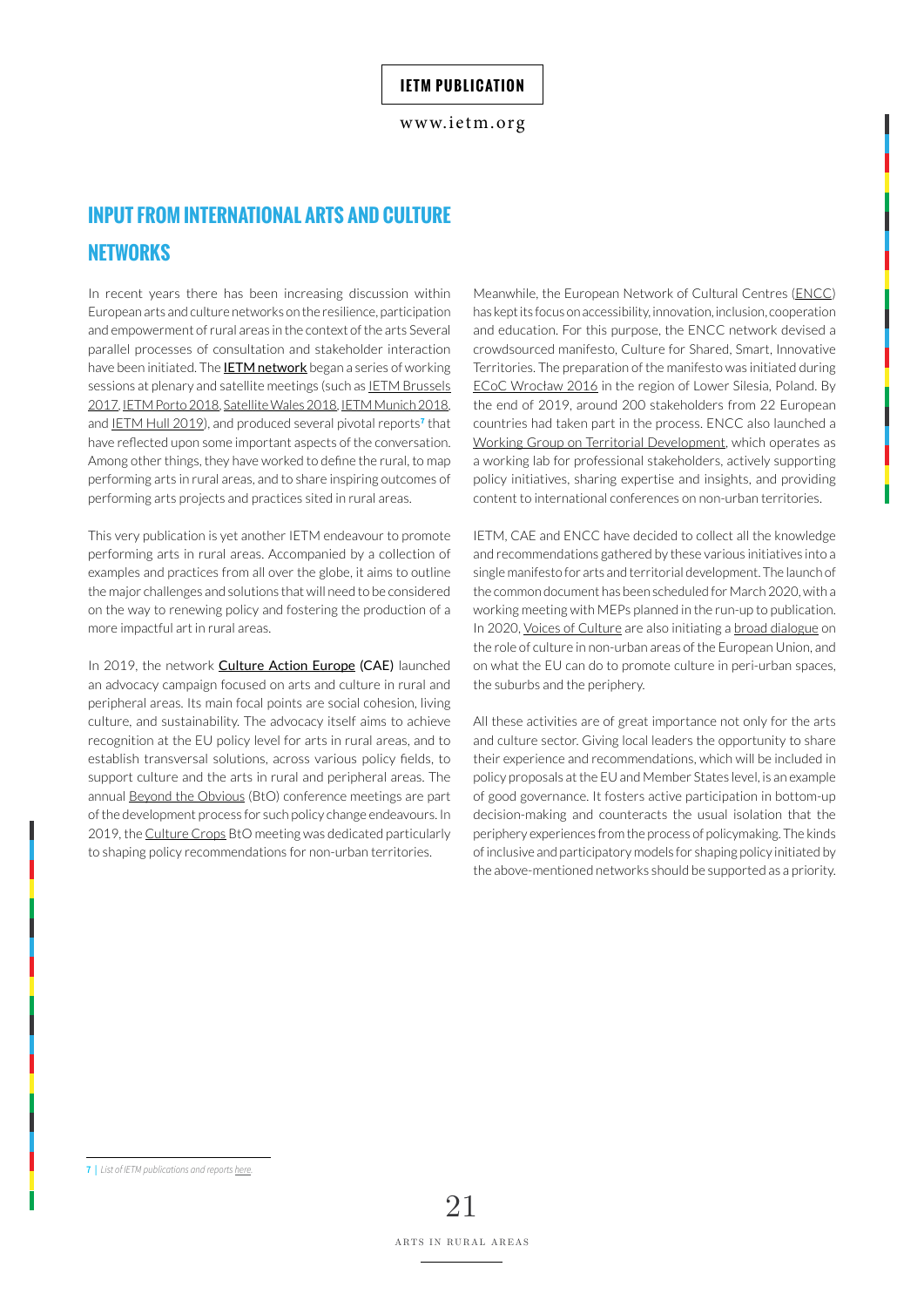# **ART IN RURAL AREAS – AN (UN)EXPECTED AGENT OF CHANGE**

But how do the arts make a difference where it matters for local communities in rural areas anyway? Is art not about aesthetic pursuits, celebrating cultural heritage, providing entertainment and pleasurable leisure time, rather than empowering local communities and tackling issues like migration, depopulation or an ageing demographic?

"Imagination can be a very dangerous weapon." I still recall these words of the artist and researcher Igor Stokfiszewski, spoken at a panel session on political systems and culture at the [Forum for](https://www.pressenza.com/2017/11/poland-forum-for-the-future-of-culture-manifesto-let-us-get-together/)  [the Future of Culture](https://www.pressenza.com/2017/11/poland-forum-for-the-future-of-culture-manifesto-let-us-get-together/) meeting in Warsaw in 2017. He was referring to the practice of populist and far right governments [suppressing](http://politicalcritique.org/cee/poland/2017/appeal-for-international-solidarity-with-culture-makers-in-poland/)  [artists](http://politicalcritique.org/cee/poland/2017/appeal-for-international-solidarity-with-culture-makers-in-poland/) for fear of their ability to influence communities and inspire them to action.

Art possesses a strong political power. Art can make a difference. And at times art becomes an act of bravery. It triggers genuine creativity, innovation, and sustainable development. And these are crucial qualities when trying to describe a 'strategically wellgoverned' local community. An absence of those qualities is among the causes of numerous damaging social trends and patterns, such as depopulation, disintegration, passiveness, frustration, or extremist political choices.

Contemporary artistic creation, and especially participatory art projects, can prove useful in one very practical respect. Despite some obvious similarities, each local community lives in a specific sociocultural, economic and ecological context. Therefore any issues within a community call for tailor-made solutions. Inclusive participatory art projects can bring up uncomfortable questions, but they can also gather a community in a safe space for experimentation, triggering creativity and dialogue. They can give people a voice, and thus empower them to find and uphold the solutions that best fit their local context.

#### *Art and social empowerment in rural areas*

Within Europe there are many insightful examples of local communities being positively affected by artistic projects. Yet to demonstrate the impact art has on social empowerment, we can take a step beyond the continent, and be inspired by projects implemented in regions with far harsher conditions for civil rights, or far greater levels of democratic infringement than we bear in Europe. There are numerous interesting examples in IETM's collection of case studies, which looks at how art projects have a positive effect on communities. Taking a brief tour through these now, we will be traveling through continents – starting with Asia, and continuing through South America before arriving back on European ground.

The first example takes us to Nepal, and to an altitude of more than 4000 metres above sea level, to shed light on an artistic endeavour undertaken within these challenging physical conditions. It is a project that demonstrates how, thanks to modern technology, arts in isolated areas can make local voices heard worldwide.

#### **Project:**

| Film-making Workshops for   |
|-----------------------------|
| Indigenous Film-makers in   |
| Nepal, 2019                 |
| Organisation:               |
| Asmita Shrish,              |
| Freelance Artist/Film-maker |
| Location:                   |
| Nepal                       |
|                             |

Sometimes Asmita Shrish , freelance artist and filmmaker, and the team behind the '[Film](https://sinchi-foundation.com/news/discourse-for-indigenous-film-makers-in-nepal/)[making Workshops for](https://sinchi-foundation.com/news/discourse-for-indigenous-film-makers-in-nepal/) [Indigenous Film-makers](https://sinchi-foundation.com/news/discourse-for-indigenous-film-makers-in-nepal/) [in Nepal, 2019'](https://sinchi-foundation.com/news/discourse-for-indigenous-film-makers-in-nepal/) project had to trek for four days in order to reach their next destination, climbing from 6am

to 5pm in quite harsh conditions and at altitudes of up to 4500 metres. Being an indigenous film-maker herself, Asmita's main mission was to use audio/visual storytelling to encourage communication and selfexpression, increasing awareness of local voices from Nepal's remote rural areas. "When storytelling gets connected with indigenous cultural practices, it becomes personalised and meaningful. Community members feel validated and hence, more engaged to link with their own selves," says Asmita. Traditions do not exist on their own: they have to be communicated, contested, challenged, processed, constructed and (re)invented. All the project's storytelling workshops aimed at creating an inclusive environment for participants by encouraging them to discuss favourite films, important local stories, folk tales, and contemporary stories revolving around indigenous communities. Sharing their stories with each other gave the participants the opportunity to explore elements of their own identities. Asmita's own film of the project is in post-production and will explore issues around gender minorities, endangered cultural heritage, the position and struggles of women in a patriarchal world, war, and sexual violence. More details on the project: Annex A. IETM Art in rural areas case study database, ID 133.

The next example, from Colombia, demonstrates that art in peripheral territories can be an act of bravery, challenging structures of power which for centuries have held a dominant position.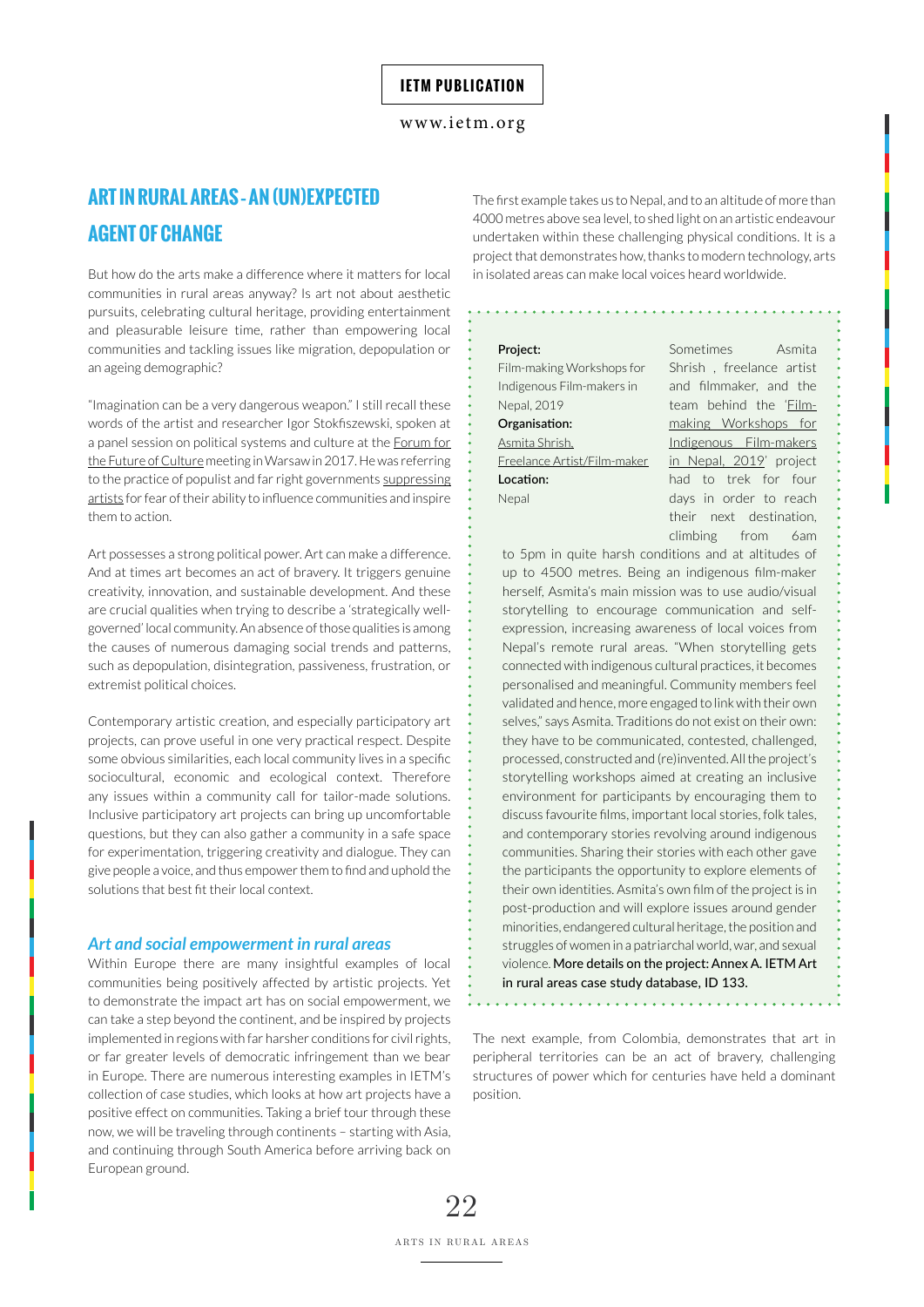#### **Project:**

[Art of empowerment](https://www.ayents.com/), part of the Bëngbe Benacheng research

#### **Organisation:**

[Jully Acuña Suárez](https://www.linkedin.com/in/jully-acuña/) & [Marcelo Marques Miranda](https://www.linkedin.com/in/marcelo-m-miranda/)  (Faculty of Archaeology, Leiden University);

#### **Location:**

Sibundoy, Colombia

Marcelo Miranda and Jully Acuña Suárez, leaders of the Art of empowerment project in Sibundoy, a municipality in the Putumayo district of the Republic of Colombia, describe the region as neglected by the central government, strongly influenced by the Church, and suffering from censorship and brutal acts

of police violence towards the indigenous inhabitants. In the context of this precarious situation, Miranda and Suárez began an artistic project based on research into the cultural heritage of the indigenous Sibundoy Camëntsá people. The project, t[he Art of empowerment](https://www.es-c.net/copy-of-6), aimed to "represent the community in its contemporary context, challenge colonial precepts in art and mainstream archaeological and museum practices, and spark a missing and much needed intercultural dialogue". In practice, the project's artistic and research team collaborates with the local community to critically address cultural policy, the local government-managed museum, and this museum's practice of displaying human remains. It co-curates new exhibitions based on the Camëntsá people's own interpretation of history, material culture, archaeological and sacred sites, territory, and development. The project has been developed in collaboration with local NGOs and indigenous leaders. The overall research project on cultural heritage is funded by the British Museum and the Gerda Henkel Foundation. It is supported by the British Museum's Santo Domingo Centre of Excellence for Latin American Research, where the results will be exhibited. Despite this broad institutional support, the project would never have succeeded without local collaboration and engagement. What drives it is the willingness of local people to participate in artistic activities, and to help raise awareness among governments about the issues tackled in the project. With their support, it can gradually raise awareness of the ways arts and culture can provide both a platform to speak and a foundation to search for better opportunities in life. More details about the project: Annex A. Case study IDD 64

Another inspiring example, this time a European one, on how contemporary art can empower, and give a voice to, socially and territorially peripheral communities.

#### **Project:**

[Who Killed Szomna Grancsa?,](https://youtu.be/i92Z162L35M) Who [theatre performance](https://youtu.be/i92Z162L35M) **Organisation:**  [Giuvlipen, Roma theatre](http://www.giuvlipen.com)  [company](http://www.giuvlipen.com) **Location:**  Romania

Killed Szomna Grancsa? (2017-2019) is a theatre performance that tells the story of a young Roma girl from a remote village who believes in the importance of education and does everything she can to keep going to school.

Living in a patriarchal Roma community which denies girls the right to education, or even to choose for themselves, she encounters a lot of difficulties. The play was based on a true story from contemporary Romania, from a distant village where Roma and Hungarian people, both outsiders in Romanian society, share quite harsh living conditions.

So, what is so particular in this case? First of all, Giuvlipen, the group behind the project, is the first independent Roma feminist theatre company in Romania – a country that has one of the largest Romani communities in Europe. Furthermore, this community is notorious for depriving women and girls of their basic human rights. Putting on stage the issues of school drop-out, depression, suicide, rural poverty and isolation faced by Roma teenagers from the countryside, and then performing the piece for Roma audiences, has taken a big step towards giving Roma girls and women a voice in their everyday lives. Having a professional collaborative project with both Roma and non-Roma artists (actors, director, stage designer, musicians) and showing it on city stages and at theatre festivals is still an innovative practice in Romania. It sends a clear message that contemporary Roma arts are by no means inferior to the majority culture, and that Roma people should be acknowledged as an equal and integral part of society. More on this project, with photos and links to videos – Annex A. Case Study IDD 141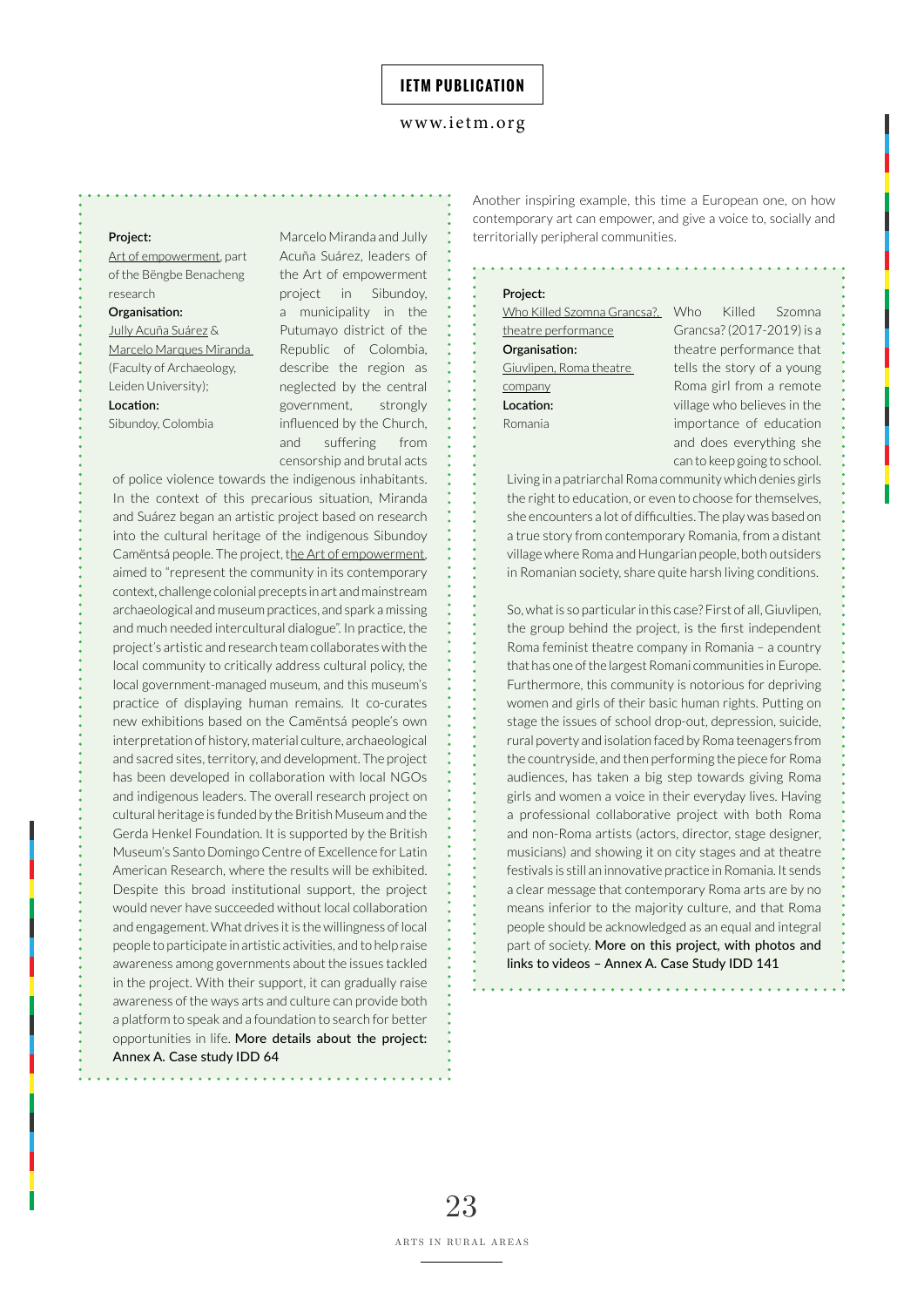#### *Art and bridging the generation gap in rural areas*

As we have already touched on, the ageing of rural populations and the migration of the young to cities has placed a huge strain on policies or initiatives hoping to revive rural areas. The gap between the younger and older generations is even wider now, at a time of rapidly changing technology. Young and old simply speak in different languages. How can this be overcome? Should we teach older people the language of the young? Perhaps train younger people in the codes of previous generations? Or should we try to make a new common language, with common codes and shared memories? Not surprisingly, in considering these questions contemporary art projects have proved successful in opening up space for intergenerational meetings and shared experiences.

#### **Project:**

[Generations project;](http://bridging-generations.de/) colourful the community of Oleśnica Moments, part of [Bridging](http://bridging-generations.de/)  bus stops

**Organisation:**  The community of Oleśnica **Location:**  Poland

Here's an example from the remote rural areas of (12 000 inhabitants) in the south-western part of Poland. In 2013, the small village of Boguszyce turned its assembly hall into a local storytelling museum, with collections of items and cooking

recipes. To gather the stories that lay hidden in rural work tools, old radios and sewing machines, the community recorded autobiographical video portraits, involving young people as makers and producers.

With an understanding of the positive role of art in social inclusion, and responding to the needs of the community, the venue became a hub for diverse artistic projects, with local people becoming the creators of local and international initiatives. In 2016, the intergenerational theatrical group Moments was created under the international project [Bridging Generations](http://bridging-generations.de/) (funded by the EU programme Europe for Citizens). Nonprofessional actors from the ages of 7 to 77 were led by a professional director and choreographer in a mime performance, also called Moments, related to the painful history of WWII, and using several precious symbolic mementos gathered in the local museum's Chamber of Memories. This performing arts project was based on three aims: initiation of a collaborative project between professional artists and the local community; attribution of '[symbolic capital](https://link.springer.com/referenceworkentry/10.1007%2F978-94-007-0753-5_2961)' to the community's treasured tokens

of remembrance within the Chamber of Memories; and fostering capacity and social energy to give local people a voice and tell their story to the world.

Having a taste for making art together as a way of bringing life to their village, in 2013 the community of Oleśnica joined the Swiss Contribution grant programme – a scheme that allowed them to foster local grassroots projects in the visual arts. [One such project](https://nolesnica.pl/artykul/kolorowe-przystanki-w/394158), created by artists and local leaders, involved local inhabitants in the artistic regeneration of a village's bus stop. Following a technical refurbishment, the local community came together to participate in designing a mural that featured motifs inspired by local culture and heritage. Then, with the support of a professional artist (also living in the village), locals of all ages were involved in the painting. The intergenerational aspect was very important for the success and recognition of the process, also instilling among participants a sense of taking responsibility for the public space and its aesthetics. The community succeeded in creating a snowball effect, and as of 2019 their initiative has inspired another 18 villages to create their own unique and colourful bus stops.

Jan Żarecki, mayor of the village of Ostrowina (in Oleśnica County) gave an interview on Polish TV in 2015: "Three generations helped us. We only gave a short notice and people came to support this project. It is much cleaner, much nicer now... People slowly start to behave differently, I mean better. Also this project gave us a good promotion – for our village lost somewhere in the woods." Today, the Colourful Bus Stops project has contributed to a sense of belonging and territorial integration across the area of Oleśnica.**<sup>8</sup>**

and a straight and

**<sup>8 |</sup>** *Colourful Bus Stops and the theatrical group Moments, as art projects forming part of the Bridging Generations initiative, were named as one of 12 best practices in 'Innovative Audience Development' in the [report](https://nolesnica.pl/artykul/kolorowe-przystanki-w/394158) of Economia Creativa, published in March 2018, and recognised by the OECD LEED Forum on Partnerships and Local Development.*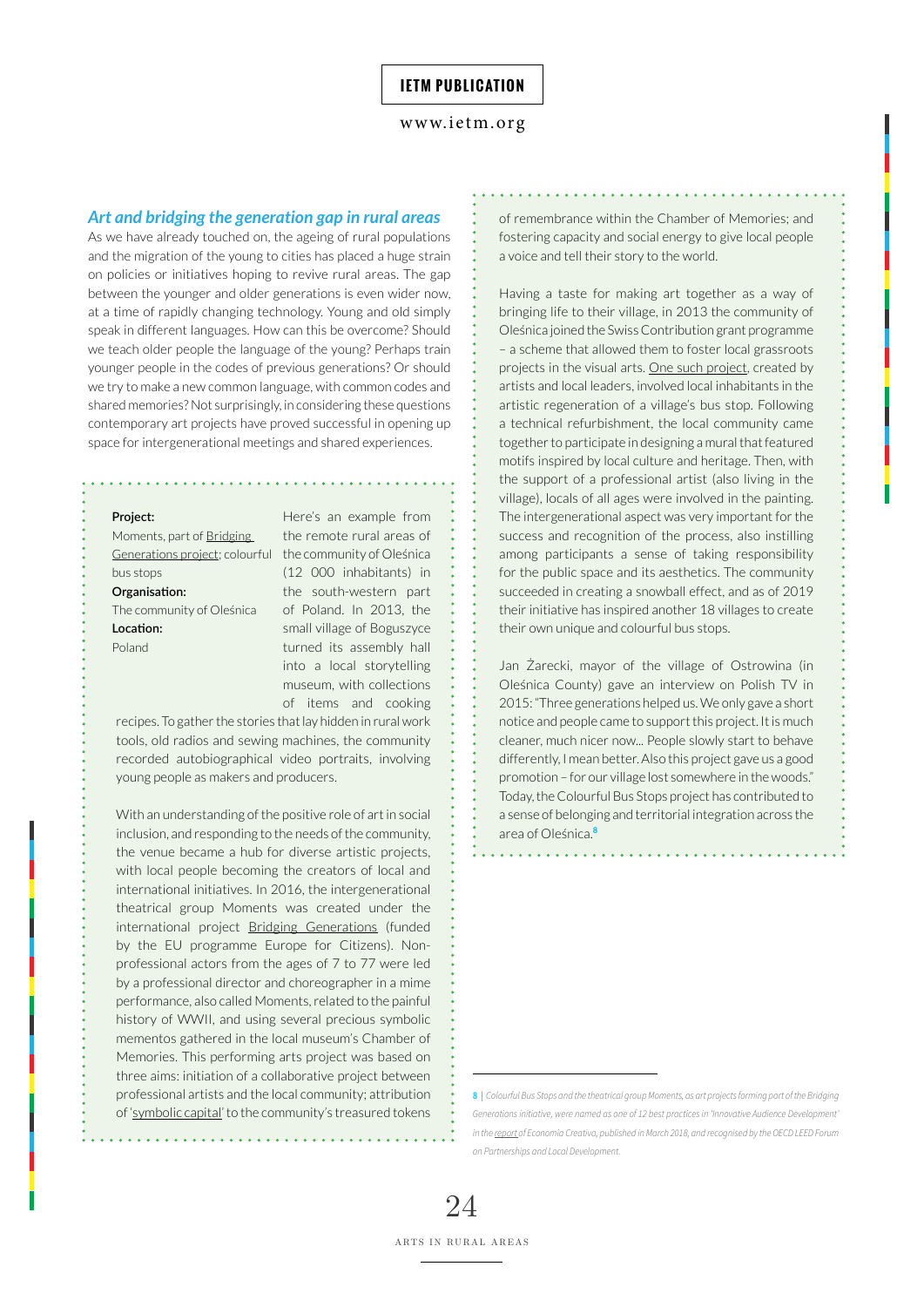#### *Folklore, tourism and heritage – a needed shift*

Contemporary art projects in rural areas should go beyond obvious forms – such as simple presentations of folklore or handcrafts – and align themselves to trajectories of creativity and transformation. Such an approach allows traditions to stay 'alive' in the sense of being embedded in an ongoing, everyday 'performance' or practice. Hopefully, it can also help counteract the all too easy slide into the kinds of decorative entertainment typified by historical re-enactments, historic/folklore amusement parks, traditional craft festivals, and the like, because preserving a tradition doesn't mean freezing it in time. Rather, it's about a continuous process of redefinition, questioning and rephrasing. As Asmita Shrish, one of the respondents to IETM's survey on arts in rural areas remarked: "…traditions do not exist by themselves, they have to be communicated, contested, challenged, processed, constructed, and (re)invented for our purpose(s)".

We can also reference the cultural studies theory of Prof. Stanisław Pietraszko, who founded the cultural studies programme at the University of Wrocław, Poland in 1972. His theory derives from the Neo-Kantianism of the Baden School and places values at the centre of its definition of culture, stating that "culture is a way of life by values"**<sup>9</sup>**. This inclusive theory opens the door to a broader understanding of the processes at work in any community, and also guards against the simplistic justification that 'culture' equals 'art', which in the case of rural communities quite often leads to a reduction of 'culture' to 'folkloric art'.

Let's have a look at an example of 'folklore' meeting 'contemporary art' – and in a project that rethinks both, rather than just decoratively attaching a lovely patch of the past to the realities of the present day.

## **Project:**

The Journey, a dance-music project connecting traditional and contemporary dance (2011-2020 and beyond) **Organisation:**  [Materias Diversos](https://www.materiaisdiversos.com/ 
)  from Lisbon, Portugal **Location:**  Portugal, and internationally Initiated in 2011, The Journey is an ongoing dance-music project that connects local, traditional dance with contemporary dance practices. Bringing together amateur dancers from rural communities and professional contemporary dance practitioners, it involves a period of creative residency and culminates

in a public performance. Participants learn from one another as they draw connections between contemporary and traditional dance and music.

50 people, aged 4 to 80, embarked on this journey only having prior experience of traditional dance. Not one person among them had ever seen a contemporary dance performance. But once they overcame their fear of experimenting, and once they felt that their 'culture' was respected within the process, they plunged into the project with obvious pleasure. A participant in the project told Filipa Francisco, its lead choreographer: "… we are learning your steps and you are learning ours. But yours are connected to our imagination". For her part, Filipa frames the major outcomes of the project in terms of empowerment: "Working with these groups is also giving voice and visibility to them, to the margins. To put these groups in nice theatres, on a professional stage, with microphones is a way of saying: yes you do, you deserve it! Creating together is a way of saying your voice is important. Opening a space for improvisation is a way of saying your imagination is important. Working with contemporary dance is a way of saying tradition can live in the present." More about this project in Annex A. Case study IDD 85.

Folklore and tradition are the parts of culture typically used to attract tourism. The audiences are out there, ready to target, and so a whole industry and economy has developed around them. Unfortunately, quite often these forms have been simplified to fit a stylised and standardised image of 'tradition', one that can be conveniently marketed to mildly interested tourists who are ready to spend an hour or so 'getting to know the local culture'.

**<sup>9 |</sup>** *Reference from Stanisław Pietraszko, Studia o kulturze (Wrocław: 1992).*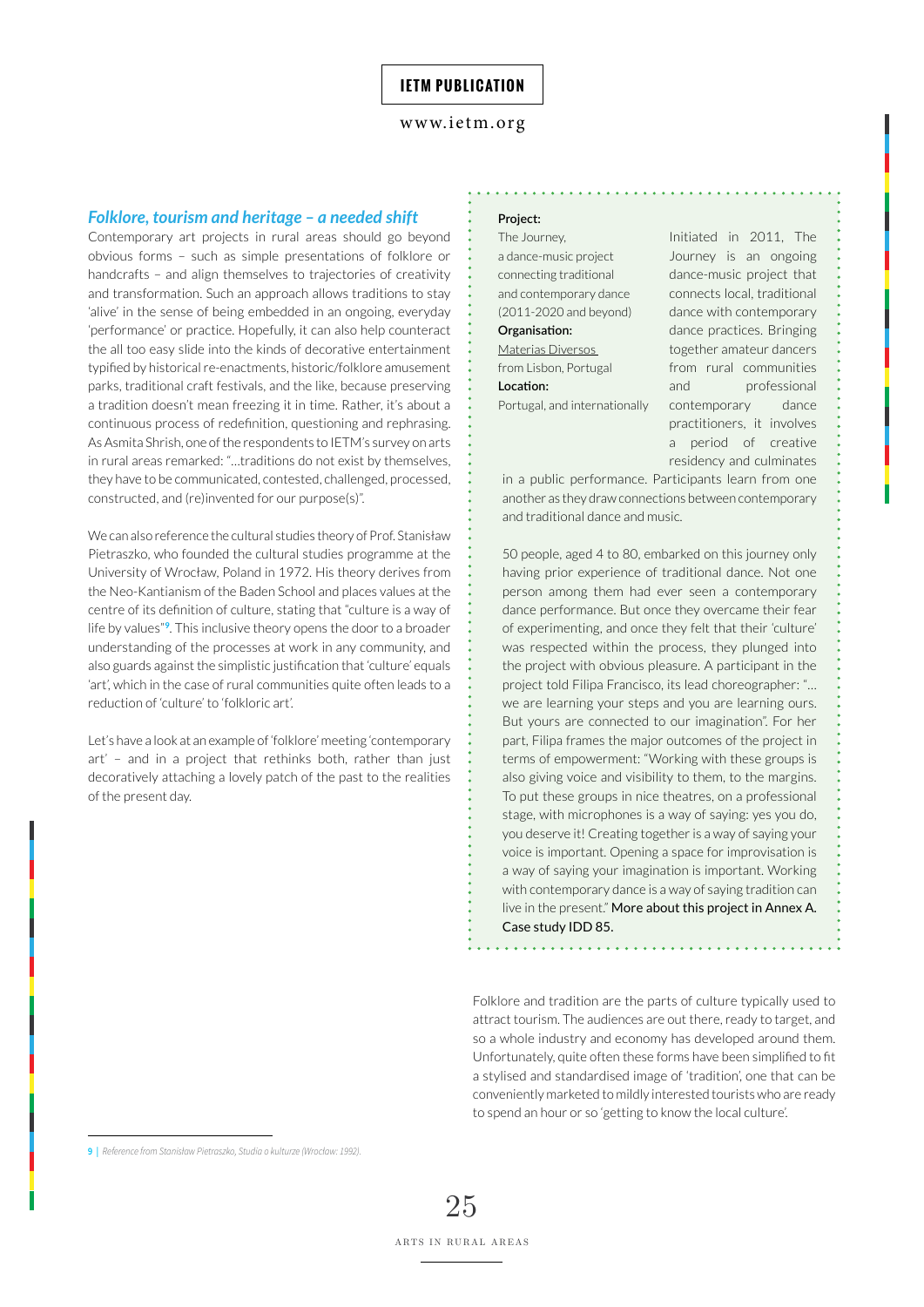#### <www.ietm.org>

In terms of 'experiencing the local culture', the tourist industry regards the tourists or visitors as 'the customers' and the locals merely as a 'resource' to make the customers happy. This widespread and simplistic approach has already caused a series of [problems](https://www.insider.com/places-europe-ruined-overtourism-last-decade-2020-1#venice-is-seen-by-many-as-the-poster-child-for-overtourism-1) for areas with very high levels of tourism. It poses even greater threats to the balance of rural communities, where the positive outcomes of tourism (most of them economic) must be an added value to an integrated, well organised community. Yet local authorities usually find it rather difficult to prioritise community and social development over tourism. Where tourism has a very visible impact through its economic contribution, investing in social development is a long-term process that can often exceed the political mandates of governing bodies.

Quite often this lack of a long-term vision, or this absence of boldness and creativity when it comes to developing the touristic offer of rural areas, leads to a uniform convergence on simple festivals and celebrations when there are multitudes of heritage sites, natural phenomena, local legends and stories that are worth sharing with visitors. Artists have proven themselves resourceful explorers of all these unique peculiarities of place.

For instance, Association Zona, an arts company from Croatia, organises [aMORE – festival moru](http://www.amorefestivalporec.net) ('aMORE – festival for the Sea'), an interdisciplinary festival that mixes arts, culture, science and ecology in order to raise awareness of the threat to maritime ecosystems. The festival is oriented towards the need for promoting natural preservation in the region of the Istrian peninsula, which suffers from over-tourism. Although not aimed at 'visitors', it attracts a lot of interest from tourists, as well as the local citizens who care for the maritime life in their region. More about this project in Annex A. Case study IDD 146.

[Between the Seas](http://www.betweentheseas.org), a Mediterranean residency and festival in Monemvasia (Southern Greece), is another example from the region that prioritises locals over tourists – and thereby wins both. (See Appendix A. Case Study IDD 10 for further details.)

## *Art in rural areas as an ongoing resource for positive social change*

Visiting artists can bring a fresh, outsider's eye to local communities in rural areas, and yet the strongest impacts come from artists who actually stay in a community. Building trust, instigating positive change, empowering communities, and achieving project sustainability all require that artists maintain their intervention for a longer period of time than the typical residency programme. Therefore rural residency schemes usually offer opportunities for extended stays so that the artists can get to know the life of the local community and establish connections there. Making numerous visits to a community over a longer period of time is another approach that many artists adopt, especially if transport links allow it. Still, it feels that some of the most convincing stories and most inspiring examples of positive change can be found in projects where artists actually live in a community…

**Project:**  [Travelling Fairy Tales](http://jarmarkbajek.blogspot.com/) **Organisation:**  Academy of Imagination Association **Location:**  Poland

In 2006, a group of young artists from Wrocław, Poland began spending their summer months running a travelling puppet theatre (initially across the region of Lower Silesia, later all around the country), inviting local

inhabitants of all ages to join workshops and to perform in an evening show given in the central square of each village. The group was called Academy of Imagination, and the project - [Travelling Fairy Tales](http://jarmarkbajek.blogspot.com/). Each day, the theatre would travel to another village, recalling the ancient tradition of the Commedia dell'arte. The artists (city-based) were impressed by the lack of 'snobbism' among their rural audiences – by their openness and curiosity. At the same time, the project left them feeling a lack of continuity: just after initiating the artistic and creative process, and just as a conversation was starting, everything was interrupted to move on to the next site. And that's why some of the artists from the group decided to establish themselves more permanently by moving into the rural communities they'd visited. Their idea was to provide sustainable solutions and art workshops on a daily basis, in cooperation with local culture centres or supported by project-based funding.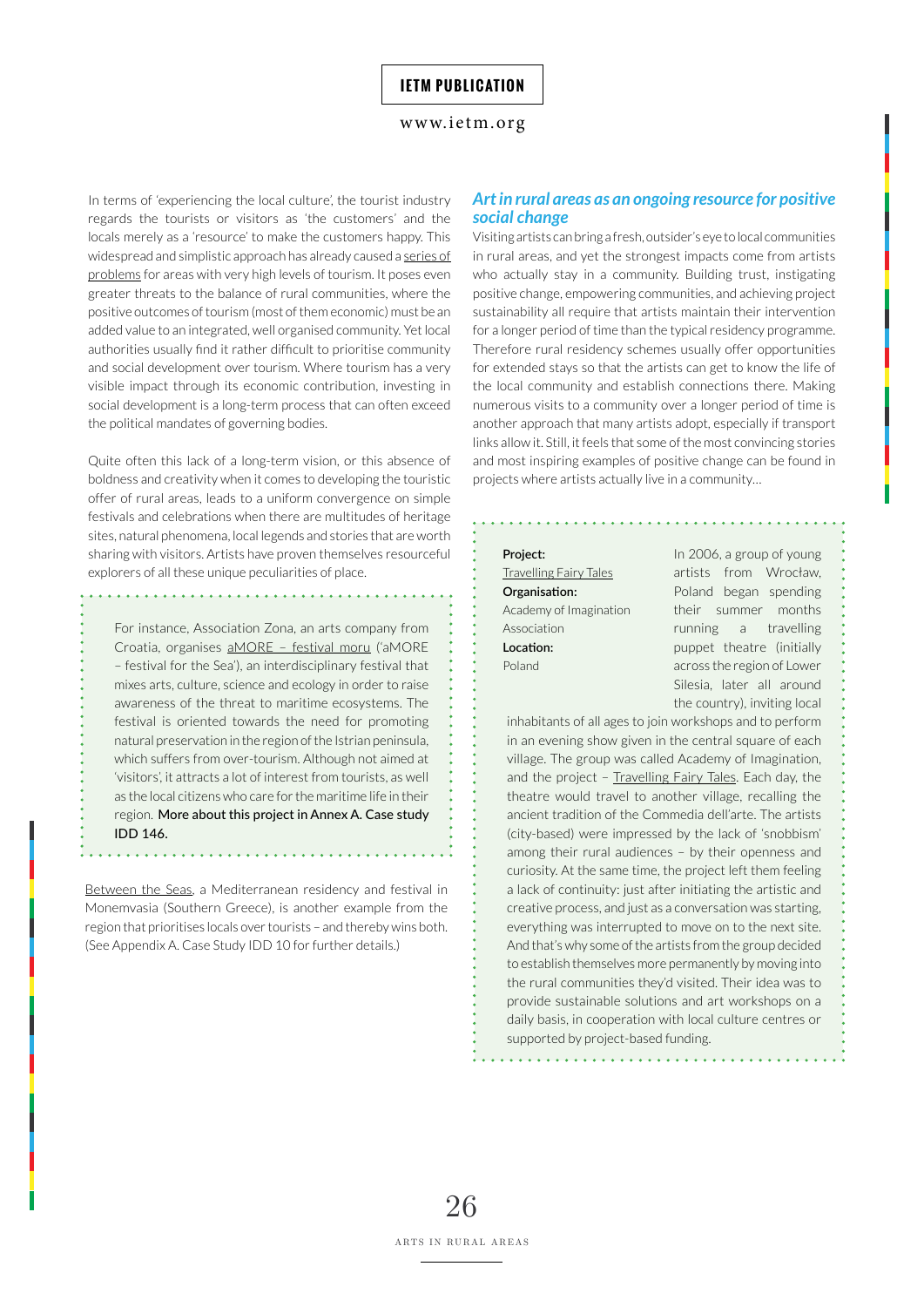That is a serious commitment to make, with many positive effects both for the artists and the communities they live in. Such longitudinal projects provide sufficient space for experiments with various artistic approaches, as well as genuine community involvement and participation. Art projects of this kind can introduce non-urban citizens to new or previously unknown ways of bringing their communities together, which usually inspires them to continue organising gatherings or to plan new artistic activities. Art opens the door to emotional and aesthetic experiences that can awaken the social potential of local communities.

Here's another longitudinal project aimed at (re)building the sense of communality in rural areas.

#### **Project:**

[A Vila do Mañá \('The Town](https://www.facebook.com/laciudaddelmanana/)  [of Tomorrow'\), the region of](https://www.facebook.com/laciudaddelmanana/)  [Galicia, Spain](https://www.facebook.com/laciudaddelmanana/)  **Organisation:**  PØSTarquitectos and Sandra González Álvarez **Location:**  Spain

Initiated in 2016, the project A Vila do Mañá has evolved to act as an educational and outreach project. Using art and play as tools, its goal is to make children aware of all the ways that the commons manifests in public life – from tangible and intangible heritage, to

architecture, urbanism and landscapes. The objective, as Sandra González Álvarez explains, is to awaken a new, urban perspective on space. The children who participate discover and nurture a new way of looking at things – one that they can carry forward and that will eventually influence them as the citizens of tomorrow.

The project implements a series of workshops, held in, and financially supported by, the town halls of various settlements in the region of Galicia. Each workshop is different because the organisers believe that each place has its own identity. "The impact of the A Vila do Mañá project has gone beyond the young participants, inspiring all citizens. The realisation of interventions in different public places involves the whole society, provoking an intergenerational dialogue that enriches the experience," says Sandra González Álvarez. More about this project in Annex B. IDD 81

. . . . . . . . . . . . . . .

# **ART IN RURAL AREAS NEEDS OUR SUPPORT**

Creative organisations situated in remote, sparsely populated areas are often isolated and economically fragile, yet it is well recorded that they can boost local economies, improve quality of life, and encourage more active civil communities through their cultural provision and through realising the potential of locally based cultural and artistic projects.

Supporting the arts and including them in the strategies, developmental policies, and everyday proceedings of local authorities is a necessity, and is strongly recommended for achieving the goals of coherent territorial development. As a board member of ENCC network and a cultural practitioner of the public, private and NGO sector with 20 years of experience, I truly support bottom-up solutions. The extensive database of projects collected by IETM, which feeds this publication with its numerous examples and case studies, offers plenty of best practices to follow, challenges to tackle, and inspiring solutions to implement. See Appendix A and Appendix B for case studies and list of collected projects.

Emerging from this body of experiences, some commonly repeated points and recommendations include the importance of continuing art education, the transformative effects of empowerment programmes, the need to foster skills for self-organisation, and the central place of creative thinking, innovation, accessibility, inclusion and social cohesion.

### *The need for advocacy and recognition for art in rural areas*

Efficient strategies for the endorsement, advocacy and recognition of arts and culture in rural areas have to be implemented on local, regional and international levels – possibly by emphasising their transversality, impact and importance on the European scale.

The personal need for culture and the arts is one that has to be instilled, regardless of whether we're speaking about the urban or the rural. In the non-urban areas there are fewer opportunities and the focus on them should therefore be stronger. Artistic interventions in rural areas can act as a trigger for change and personal development, with the arts providing a path to discover previously unknown values and aesthetics. Without systemic cultural education we will find ourselves lacking structural growth in participation, understanding, and dedication to culture and the arts in rural areas. There is a definite need for an art education beyond formal processes. Village halls or centres for culture are the perfect fit for this purpose, being intergenerational hubs – what Ray Oldenburg calls '[third places](https://www.brookings.edu/blog/up-front/2016/09/14/third-places-as-community-builders/)'.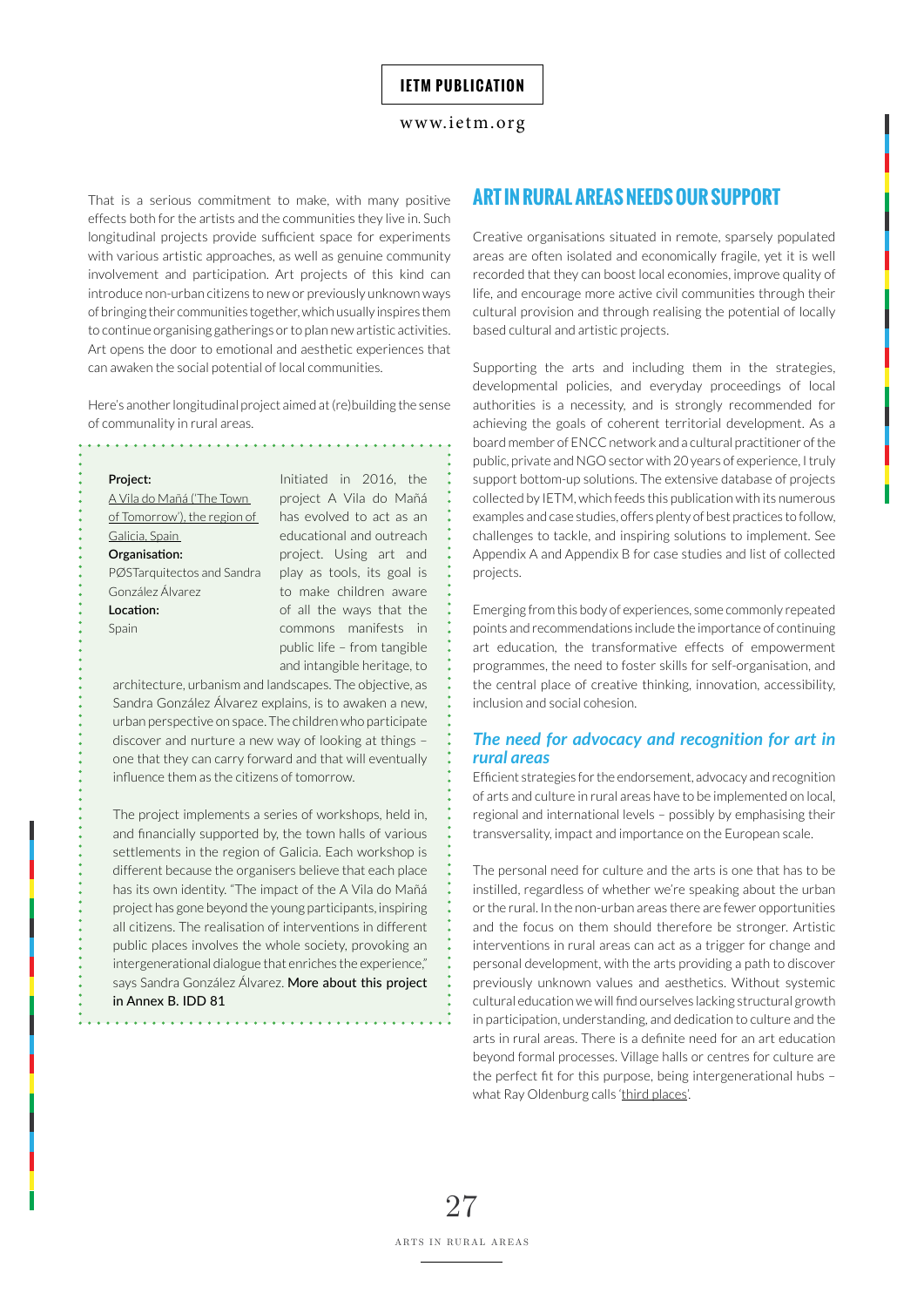#### <www.ietm.org>

National authorities and the general population have to become aware of the barriers that underrepresented (remote and rural/ peri-urban) populations experience: depopulation and ageing, a lack of appropriate infrastructure for social development and economic growth, and a similar lack of transport infrastructure, civil services, and so on. Art and culture can be seen as another way of creating awareness of this inequality, and perhaps even of triggering measures to alleviate it.

## *The need for local community empowerment programmes*

Turning rural inhabitants back into active citizens and building empowered communities is crucial to successfully and sustainably resolving local challenges and the problems of life in rural areas. This process can be initiated, if not by the community itself, then through the involvement of external 'facilitators' and the implementation of community development programmes, with all the risks that brings of having outsiders parachuted into the local community. Delicate as this relationship may be, artists have already proven themselves ingenious mediators and facilitators of positive change.

Starting this process is crucial. Once underway, local communities can enter into dialogue with local authorities and influence the political agenda in ways that are desired by and important for the whole community. Being united gives communities the (social) power to set the right priorities.

#### *The need for developing new skills*

A strong recommendation is to invest in the acquisition of new competences that will foster creative work and the involvement of rural communities. Artists, cultural workers, local government bodies, community leaders, social workers, ordinary citizens – everyone can benefit from developing such skills. This can be achieved through engaging in capacity building projects and initiatives, through projects that provide hands-on learning, and through meetings, the sharing of best practices, and networking.

#### *Networking as the most versatile tool*

Networking offers a multitude of opportunities to learn firsthand about diverse solutions and possible drawbacks. It offers opportunities to cooperate and collaborate. In the case of developing rural areas, bringing together stakeholders and experts from diverse fields such as the arts, sustainable agriculture, the academic sector, social welfare, local development, cultural heritage, ecology, and so on has fuelled numerous exciting collaborations that can be discovered in the IETM case study database. Joining forces and engaging in self-organisation proved to be the ultimate solution to most challenges that art projects in rural areas have to overcome. And what better way to find partners than through communication and networking!

Another pressing need is to empower local and international networks of stakeholders, from diverse fields, to organise in situ research projects that can supply quantitative and qualitative data. This in turn can grant better leverage when approaching public bodies or policymakers.

All these recommendations are shared by the Working Group on Territorial Development, coordinated since 2016 by the European Network of Cultural Centres – ENCC. Similar recommendations were formed by the IETM working group on rural development, the Rural Forum Denmark, and the CAE advocacy group, all of whom are experienced in fostering arts in rural areas.

Finally, one last example of how art brings positive change to rural life. This one comes from rural Central and West Jutland, Lemvig Municipality, Denmark.

## **Project:**  MEETINGS **Organisation:**  [ET4U \(a non-profit artist](http://et4u.dk)[run association\)](http://et4u.dk), [Facebook](https://www.facebook.com/ET4U.on.wheels/), [Instagram](https://www.instagram.com/et4u/) **Location:**

MEETINGS is a four-year video and performance project, with two festivals to showcase the artworks created within the project. From 2016-19, ET4U, the non-profit artist-Denmark, Lemvig Municipality run association behind the project, invited international artists for

residences in Central and West Jutland, Denmark. They created new video and performance works dealing with, taking place in, and produced through meetings with the local community. In this way, the works provide new artistic reflections on the area as seen from the outside. The project reached new audiences in rural areas of Jutland, mostly due to the close connection between the makers and their audiences. Taking into account their 20 years of experience making and presenting art in rural areas, ET4U knew that organising meetings, and opening up a 'safe ground' for debate and conversation within the community's own everyday, public spaces, was the key to encouraging participation on the way to interest and engagement. The hope was that this would lead to new creative ideas for a better life in the rural area. With this in mind, it was reassuring to hear the words of a local farmer: "I was brought up to think that art is something that hangs on the wall. But art is different, and when you see something like this it gets you thinking in different ways – and I think that's fantastic!" More about this project in: Appendix A, Case study IDD 61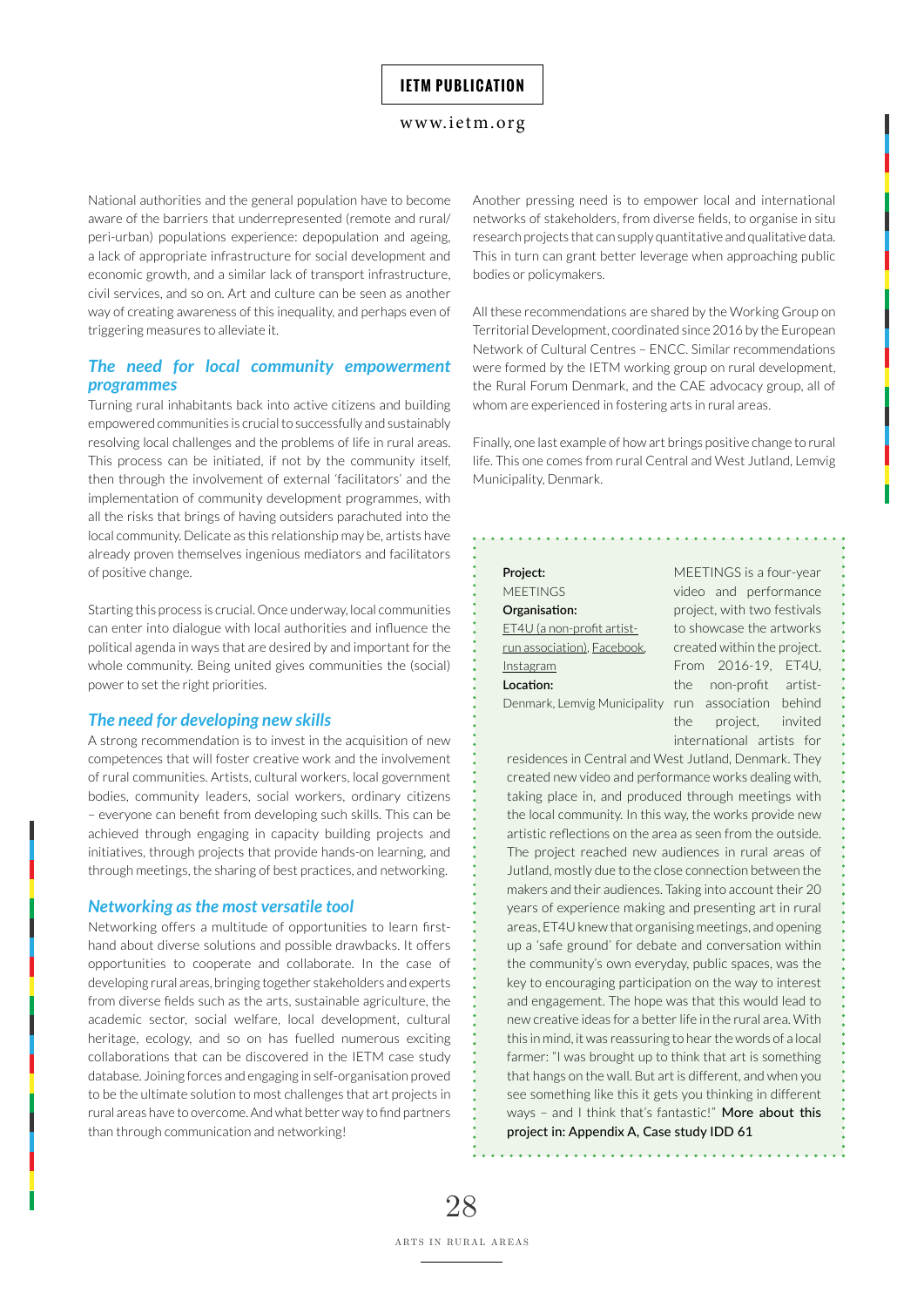<www.ietm.org>

# **APPENDIX B** *Projects List*

Full collection of almost 150 projects, collected by IETM in the summer of 2019.

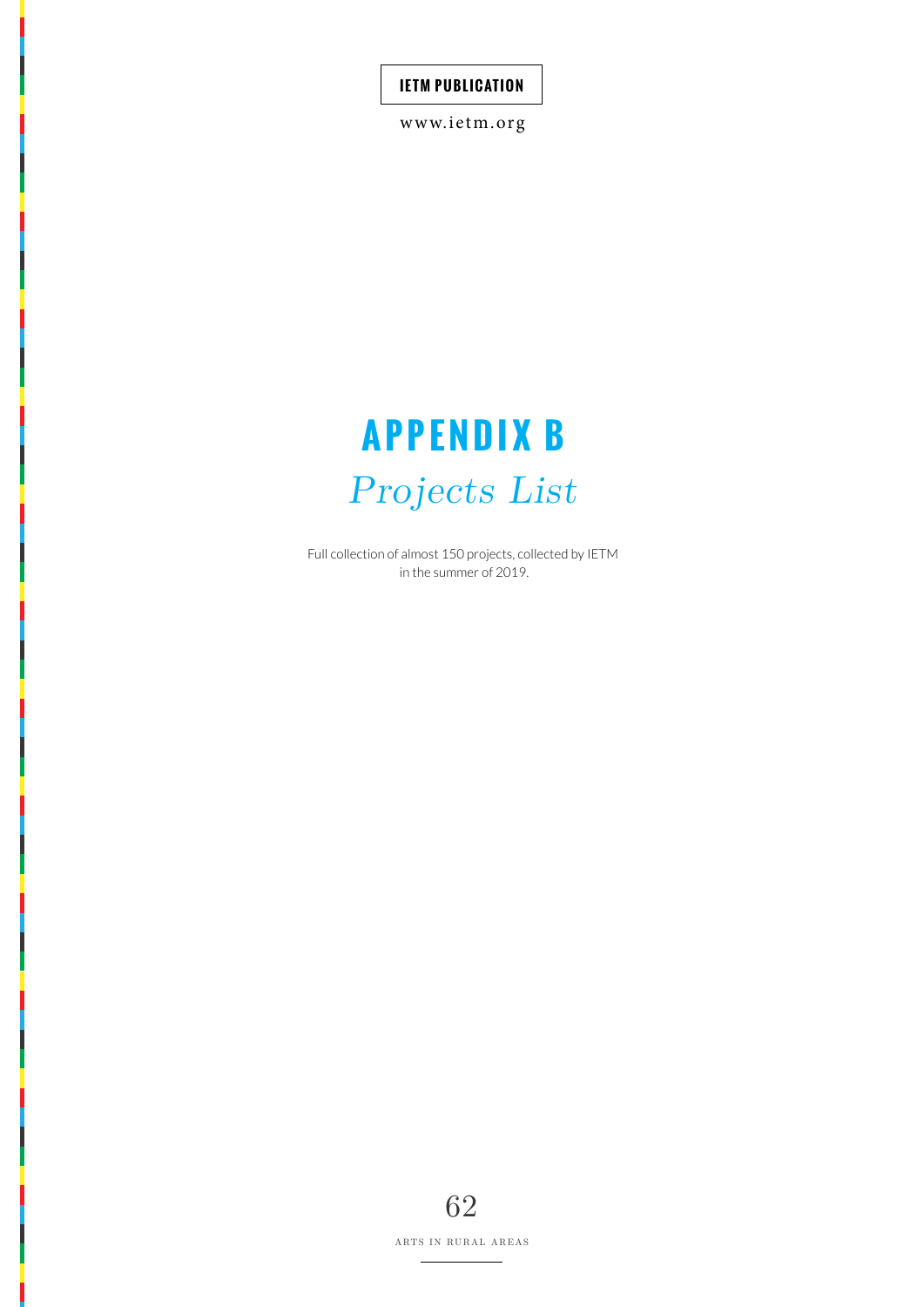# <www.ietm.org>

| IDD | <b>ORGANISATION/FREELANCE</b><br><b>PROFESSIONAL</b>                                                                | <b>WEBSITE, SOCIAL MEDIA</b><br>PAGE, ETC.                      | <b>PROJECT TITLE</b>                                                                            | LOCATION                                                              |
|-----|---------------------------------------------------------------------------------------------------------------------|-----------------------------------------------------------------|-------------------------------------------------------------------------------------------------|-----------------------------------------------------------------------|
| 1   | <b>Take Art</b>                                                                                                     | www.takeart.org/rural-<br>touring                               | <b>Rural Touring of Professional Arts</b>                                                       | UK                                                                    |
| 2   | Ramdom                                                                                                              | www.ramdom.net<br>www.sinoallafindelmare.<br>ramdom.net         | Investigation on the extreme lands, 2014 - ongoing<br>Gagliano del Capo (LE), Italy             | Italy, Gagliano del<br>Capo (LE)                                      |
| 3   | Sanna Rekola                                                                                                        | www.koneensaatio.fi/en/<br>saari-residence/saari-<br>residence/ | Kone Foundation/Saari residence in South Western<br>Finland                                     | Finland                                                               |
| 4   | Andrew Ormston, Drew Wylie<br>Projects                                                                              | Twitter<br>Facebook                                             | Sensing Place, 2016/17<br>Rural South West of Scotland and Scottish Borders                     | Edinburgh,<br>Scotland                                                |
| 5   | Moa M. Sahlin for Writing<br>Movement via MOA kompani                                                               | Website                                                         | Wolf Lady, a two-part performance any (female) person<br>can perform wherever they choose       | Sverige                                                               |
| 6   | Nick Tobier                                                                                                         | www.everydayplaces.com                                          | Pivot, 2016, Marquette, Nebraska (USA) and Oasis, 2016                                          | <b>United States</b>                                                  |
| 7   | <b>Baladins du Miroir</b>                                                                                           | www.lesbaladinsdumiroir.be                                      | Travelling Theater in rural areas / 2018 / Momignies                                            | Belgium                                                               |
| 8   | The Rabbit's Riot Theatre<br>Company                                                                                | www.therabbitsriotthea.<br>wixsite.com/rabbitsriottc            | Culture Night (September)<br>Culture Night 2017 - Stolen Child at Glencar Waterfall,<br>Leitrim | Ireland                                                               |
| 9   | <b>Forest Art Park</b>                                                                                              | www.podereconteracani.it/<br>it/residenze-artistiche            | Forest Art Park in Umbria, Italy                                                                | Italy - Umbria                                                        |
| 10  | Between the Seas/Aktina Stathaki                                                                                    | www.betweentheseas.org<br>Twitter<br>Facebook                   | Between the Seas: Mediterranean residency in<br>Monemyasia (Southern Greece)                    | Greece                                                                |
| 11  | De Tuin der Lusten                                                                                                  | www.detuinderlusten.eu/<br>home<br>Facebook                     | The Garden of Delights - Netherlands / France                                                   | Netherlands                                                           |
| 12  | International Center for Art and<br>Sustainable Development "Art<br>Point - Gumno" / Irena Andreevska,<br>President | www.artpoint-gumno.org.mk                                       | The International Center for Art and Sustainable<br>Development "Art Point - Gumno              | Republic of N.<br>Macedonia, village<br>of Sloeshtica,<br>Demir Hisar |
| 13  | Discover Craft                                                                                                      | Facebook                                                        | Discover Craft                                                                                  | Corby Northants,<br>UK                                                |
| 14  | Art attack                                                                                                          | www.artattack7408.wixsite.<br>com/artattackresidency            | Art attack, art residency in Neskaupstaður, Iceland                                             | Iceland,<br>Neskaupstaður                                             |
| 15  | Deep Forest Artt Land -<br>Skovsnogen                                                                               | www.skovsnogen.dk<br>Facebook                                   | Deep Forest Art Land (Skovsnogen)                                                               | Denmark                                                               |
| 16  | Sarawut Chutiwongpeti                                                                                               | www.chutiwongpeti.info                                          | The rural journey                                                                               | Thailand                                                              |
| 17  | Cie sQueezz                                                                                                         | www.cie-saueezz.com                                             | PAESAGGIO.ART.LANDSCAPE (P.A.L.)                                                                | Brussels and<br>Amsterdam                                             |
| 18  | Gilbertsville Expressive<br>Movement, Inc                                                                           | www.g-e-m.or:<br>Facebook                                       | Gilbertsville Expressive Movement, Inc. (GEM)                                                   | United States, NY                                                     |
| 19  | International Picturebook Festival<br>/ Förderverein Stadtpfarrkirche<br>Müncheberg                                 | www.stadtpfarrkirche-<br>muencheberg.de                         | International Picturebook Festival Brandenburg                                                  | Germany,<br>Müncheberg                                                |
| 20  | ASBL Fête des Artistes de<br>Chassepierre                                                                           | www.chassepierre.be                                             | Festival International des Arts de la Rue                                                       | Chassepierre<br>(Belgique)                                            |
| 21  | Transitorisches Museum zu Pfyn /<br>Verein Kultur Pfyn                                                              | www.zeitgarten.ch<br>www.museumpfvn.ch                          | The Transitory Museum at Pfyn and the Zeitgarten<br>archives                                    | Pfyn, Switzerland                                                     |
| 22  | Punctum                                                                                                             | vww.punctum.com.au                                              | <b>Punctum's Public Cooling House</b><br>2018 - ongoing                                         | Australia                                                             |
| 23  | Spare Parts Puppet Theatre                                                                                          | www.sppt.asn.au                                                 | The Farmer's Daughter performance                                                               | Fremantle<br>WEstern Australia                                        |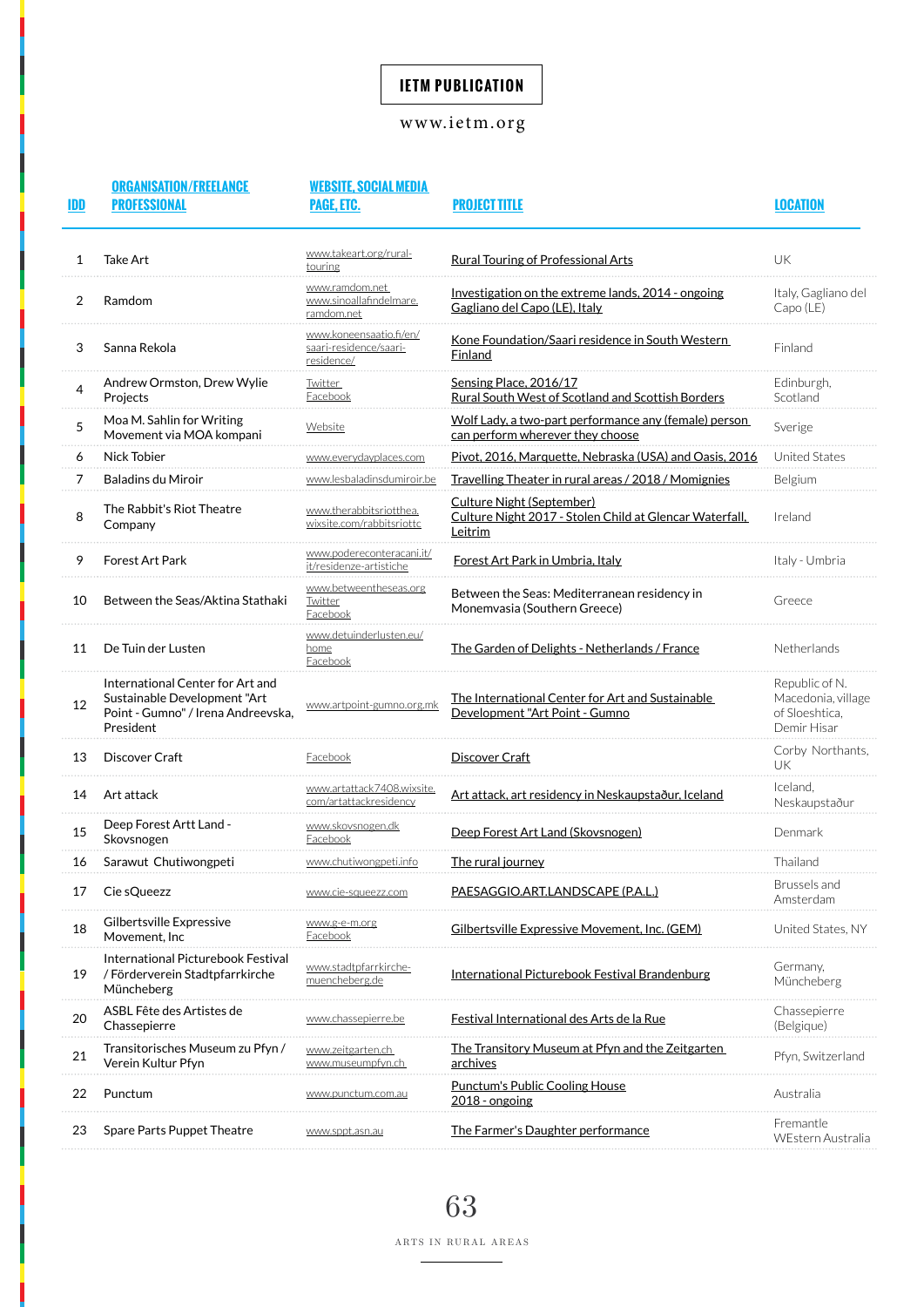## <www.ietm.org>

| IDD | <b>ORGANISATION/FREELANCE</b><br><b>PROFESSIONAL</b>                            | <b>WEBSITE, SOCIAL MEDIA</b><br>PAGE, ETC.                                                                                    | <b>PROJECT TITLE</b>                                                                         | <b>LOCATION</b>           |
|-----|---------------------------------------------------------------------------------|-------------------------------------------------------------------------------------------------------------------------------|----------------------------------------------------------------------------------------------|---------------------------|
| 24  | Katja Tannert                                                                   | www.katjatannert.net                                                                                                          | WoodWide (original title: Waldweit)<br>-an OpenAir Performance in the forest                 | Berlin                    |
| 25  | Live & Local                                                                    | www.liveandlocal.org.uk<br>www.ruraltouring.org                                                                               | Live & Local                                                                                 | UK, Warwick               |
| 26  | Artsreach                                                                       | www.artsreach.co.uk<br><b>Facebook</b>                                                                                        | Artsreach, Dorset's rural touring arts charity                                               | Dorset, United<br>Kingdom |
| 27  | Massia/Sébastien Hendrickx                                                      | www.massia.ee                                                                                                                 | <b>THE COUNTRYSIDE OF THE FUTURE -- Massia (EST)</b>                                         | Estonia / Belgium         |
| 28  | <b>TIMILIN</b>                                                                  | www.timilin.bzh                                                                                                               | <b>Anais Belchun</b>                                                                         | France                    |
| 29  | David Lane                                                                      | <u>www.davidjohnlane.com</u>                                                                                                  | Hefted' (2018 - 2019), North Devon, UK                                                       | UK, Bristol               |
| 30  | WildWorks                                                                       | www.wildworks.biz                                                                                                             | 100: UnEarth, this was the sister project for 100: The Day<br>Our World Changed              | UK                        |
| 31  | LAMIS                                                                           | www.art-drome.com<br><b>Facebook</b>                                                                                          | SILLON 2019 France (Drôme)                                                                   | France                    |
| 32  | Thomas Schaupp                                                                  |                                                                                                                               | Greenland research project                                                                   | Berlin, Germany           |
| 33  | Catherine Sarah Young                                                           | www.apocalypse.cc<br>Facebook<br>Instagram<br>Twitter                                                                         | <b>Future Resilient Communities</b><br>2017-2019, Indonesia, Philippines, Thailand, Cambodia | Philippines               |
| 34  | University of Derby                                                             | WWW.<br>theartistryofconversation.<br>com<br>www.indialogue2014.<br>wordpress.com<br>www.derby.ac.uk/staff/<br>rhiannon-jones | S.H.E.D.<br>Social Higher Education Depot, 2019 - 22                                         | UK                        |
| 35  | Syndikat Gefährliche Liebschaften                                               | <u>www.gefaehrliche-</u><br>liebschaften.de/                                                                                  | Winterball, (2018), a participatory, socio-cultural project                                  | Quakenbrück<br>(Germany)  |
| 36  | Arts & Health Gippsland                                                         | <b>Facebook</b>                                                                                                               | Placenta, 2019, Warragul (southeastern Australia),<br>Textile art. Women's Health            | Australia                 |
| 37  | Culture Mill                                                                    | www.culturemill.org<br><b>Facebook</b><br>Twitter                                                                             | Culture Mill, a performing arts laboratory based in rural<br>Saxapahaw. North Carolina (USA) | <b>United States</b>      |
| 38  | La Coyotera Taller Estudio                                                      | <b>Facebook</b>                                                                                                               | <u>Umecuaro, landart residency in Michoacan state Mexico</u>                                 | Mexico.                   |
| 39  | <b>Narrative Movements</b>                                                      | www.narrativemovements.<br>com                                                                                                | Bangla Biennale. 2019. Komdhara, West Bengal, India                                          | India                     |
| 40  | Limerick City and County Council                                                | www.limerick.ie                                                                                                               | <b>European Outdoor Arts Academy: School of Spectacle</b>                                    | Ireland                   |
| 41  | Univerzita Tomáše Bati ve Zlín?                                                 | www.fmk.utb.cz                                                                                                                | <u> Zlin Design Week</u>                                                                     | czech republic            |
| 42  | TTB Teatro Tascabile di Bergamo-<br>Accademia delle Forme Sceniche<br>soc.coop. | www.teatrotascabile.org                                                                                                       | RIOTE2 (September 2016 to August 2017)                                                       | Bergamo (Italy)           |
| 43  | The Touring Network                                                             | www.thetouringnetwork<br>com                                                                                                  | <b>BRAW</b>                                                                                  | Highland,<br>Scotland     |
| 44  | Gottfried Binder c/o > ANA                                                      | www.ana.caohom.com<br>www.gottfriedbinder.com<br>Intagram                                                                     | <u>A visual invntory of Banat</u>                                                            | Germany,<br>Romania       |
| 45  | Vítězslav Větrovec                                                              |                                                                                                                               | Velká Lhota Wedding performance                                                              | Czech Republic            |
|     |                                                                                 |                                                                                                                               | The New Mill Town -<br>Art center Not Quite and the Mill of Fengersfors                      |                           |
| 46  | Not Quite ekonomisk förening                                                    | www.notquite.se<br><b>Facebook</b>                                                                                            | Conceptual report about priorities and framework                                             | Sweden                    |
|     |                                                                                 |                                                                                                                               | Process report on Global Grand Central                                                       |                           |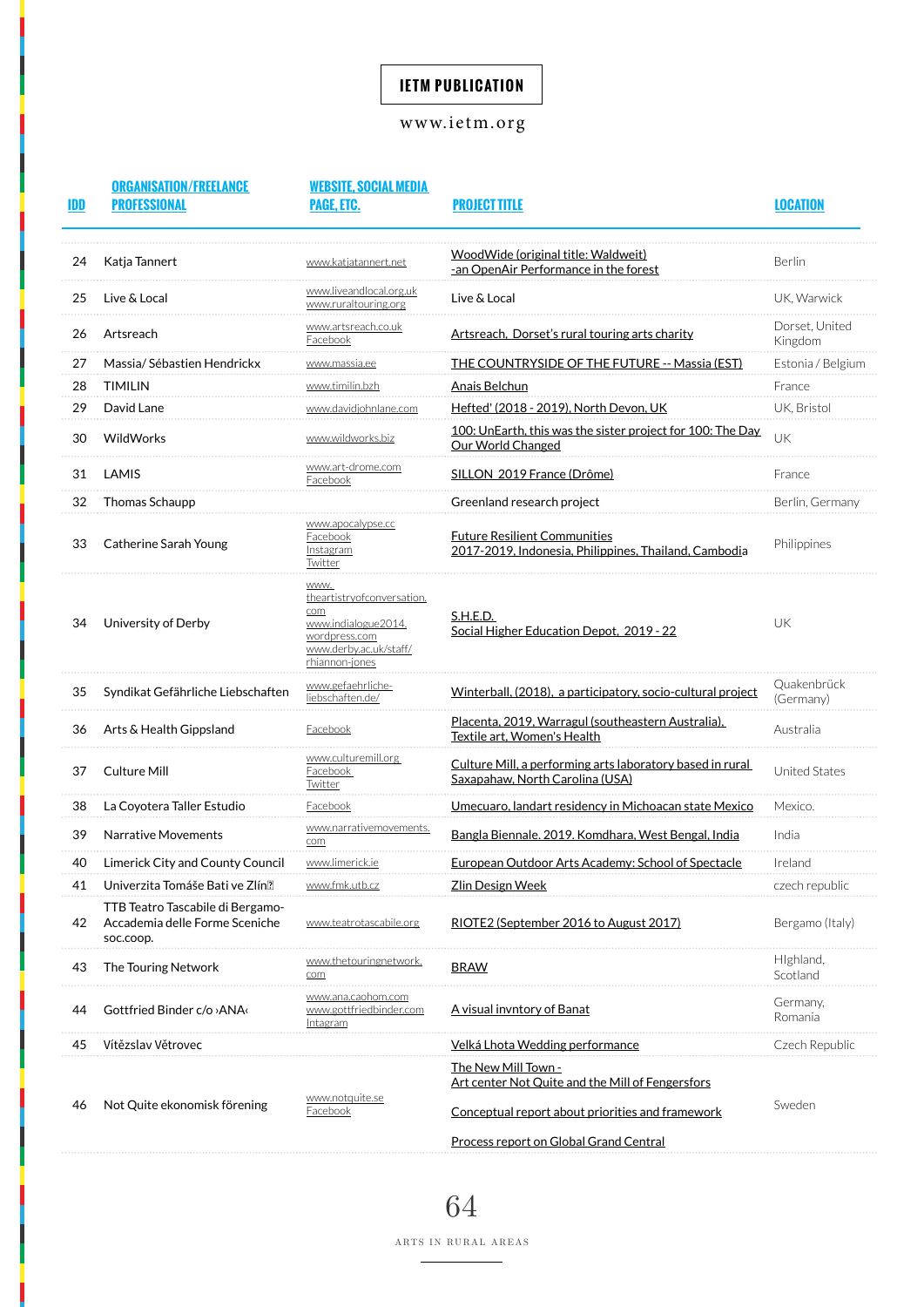## <www.ietm.org>

| IDD | <b>ORGANISATION/FREELANCE</b><br><b>PROFESSIONAL</b>                                           | <b>WEBSITE, SOCIAL MEDIA</b><br>PAGE, ETC.                                       | <b>PROJECT TITLE</b>                                                                                 | LOCATION                                                              |
|-----|------------------------------------------------------------------------------------------------|----------------------------------------------------------------------------------|------------------------------------------------------------------------------------------------------|-----------------------------------------------------------------------|
| 47  | Le Tas de Sable - Ches Panses<br>Vertes                                                        | www.letasdesable-cpv.org                                                         | Lafleur et Sandrine on the road, 2019                                                                | France                                                                |
| 48  | The 4tables Project/ Frank<br>Schlichtmann                                                     | www.the4tablesproject.com<br>Instagram<br>Facebook                               | ShopArt ArtShop-3 (SAAS)                                                                             | India                                                                 |
| 49  | Kreativni pogon                                                                                | www.kreativnipogon.com                                                           | On the market, performance                                                                           | Serbia                                                                |
| 50  | Associazione Culturale Geronimo<br>Carbonò                                                     | Facebook                                                                         | Castagneto Acustico' (Acoustic Forest) Festival                                                      | Viola (CN), Italy                                                     |
| 51  | ENTREARTE AL-BADULAQUE S.L                                                                     | www.albadulake.com                                                               | CREATION IN RURAL AREA. 2018<br>Cuacos de Yuste, (Cáceres) Spain                                     | España                                                                |
| 52  | Budhaditya Chattopadhyay                                                                       | www.budhaditya.org                                                               | Artistic research project Decomposing Landscape<br>$(2009 - 2020)$                                   | India                                                                 |
| 53  | <b>Forest Keegel</b>                                                                           | www.forestkeegel.com                                                             | Makarata Garden Tarrangower Maldon, Victoria<br>Australia. Community engaged art project             | Australia                                                             |
| 54  | Institute for Environmental<br>Solutions                                                       | www.videsinstituts.lv                                                            | Reuse of Waste through Arts and Crafts (WasteArt)                                                    | Latvia                                                                |
| 55  | Institute for Environmental<br>Solutions                                                       | www.videsinstituts.lv                                                            | Young European Creation Biennale (JCE. Jeune Création<br>Européenne)                                 | Latvia                                                                |
| 56  | Kaman Kala Sansthan (kaman Art<br>Foundation)                                                  | www.sowingseed<br>wordpress.com                                                  | Sowing Seeds, 2009                                                                                   | Jodhpur -<br>Rajasthan, India                                         |
| 57  | <b>Christine Thomas</b>                                                                        | www.sorrelandsilk<br>wordpress.com                                               | Sorrel and Silk: Where Oaks Were Common artistic walk                                                | Derbyshire, UK.                                                       |
| 58  | University of Bamenda                                                                          |                                                                                  | Eagle, monument                                                                                      | Cameroun                                                              |
| 59  | Tanja Råman (TaikaBox)                                                                         | www.ohokeho.home.blog<br>www.sudenpolku.wordpress.<br>com<br>www.taikabox.com/fi | <u>!OHO - KEHO! ('Wow - body!')</u>                                                                  | Finland, Oulu                                                         |
| 60  | <b>Public Delivery</b>                                                                         | www.publicdelivery.org                                                           | Silence Was Golden, an on-going global performance<br>series                                         | Seoul, South<br>Korea                                                 |
| 61  | ET4U (a non-profit artist-run<br>association)                                                  | www.et4u.dk<br>Facebook<br>Instagram                                             | <b>MEETINGS</b>                                                                                      | Denmark, Lemvig<br>Municipality                                       |
| 62  | Arts Society Now                                                                               | www.sirkusfestivaalipusu.<br>com<br>Facebook                                     | Sirkusfestivaali Pusu contemporary circus festival                                                   | Finland                                                               |
| 63  | Louise Ann Wilson Company                                                                      | www.louiseannwilson.com                                                          | Women's Walks to Remember: 'With Memory I was<br>there' (2018-19), a 'surrogate' walking-art project | (Leeds and<br>Lancaster)<br>England, UK.                              |
| 64  | Jully Acuña Suárez & Marcelo<br>Marques Miranda (Faculty of<br>Archaeology, Leiden University) | www.es-c.net<br>Linkedin Marcelo<br>Linkedin Jully                               | Art for Empowerment                                                                                  | Sibundoy,<br>Colombia; Berlin,<br>Germany; Leiden,<br>The Netherlands |
| 65  | Maynard Abercych / Simon<br>Whitehead                                                          | <u>www.may-nard.org</u><br>Facebook                                              | Maynard Abercych, a resource for Dance and Movement<br>Arts in Rural West Wales                      | Wales/UK/<br>Europe                                                   |
| 66  | Sophie Lindsey                                                                                 | www.sophielindsey.co.uk                                                          | Jam-scape (2018-19), a body of research on the<br>contemporary image and role of the rural           | UK, Abergavenny                                                       |
| 67  | Deb Brown of SaveYour.Town                                                                     | www.saveyour.towr<br>www.buildingpossibility.com                                 | Art in the Rural 2017 to now                                                                         | Webster City,<br>lowa USA                                             |
| 68  | Konstnärscentrum väst (Artist<br>Center West)                                                  | www.landart.se<br>www.kc-vast.se                                                 | (X) sites site-specific project                                                                      | Sweden                                                                |
| 69  | NGO Art-Vorota                                                                                 | www.artvorota.ru                                                                 | <u>Art Vorota</u>                                                                                    | Russia                                                                |

65 ARTS IN RURAL AREAS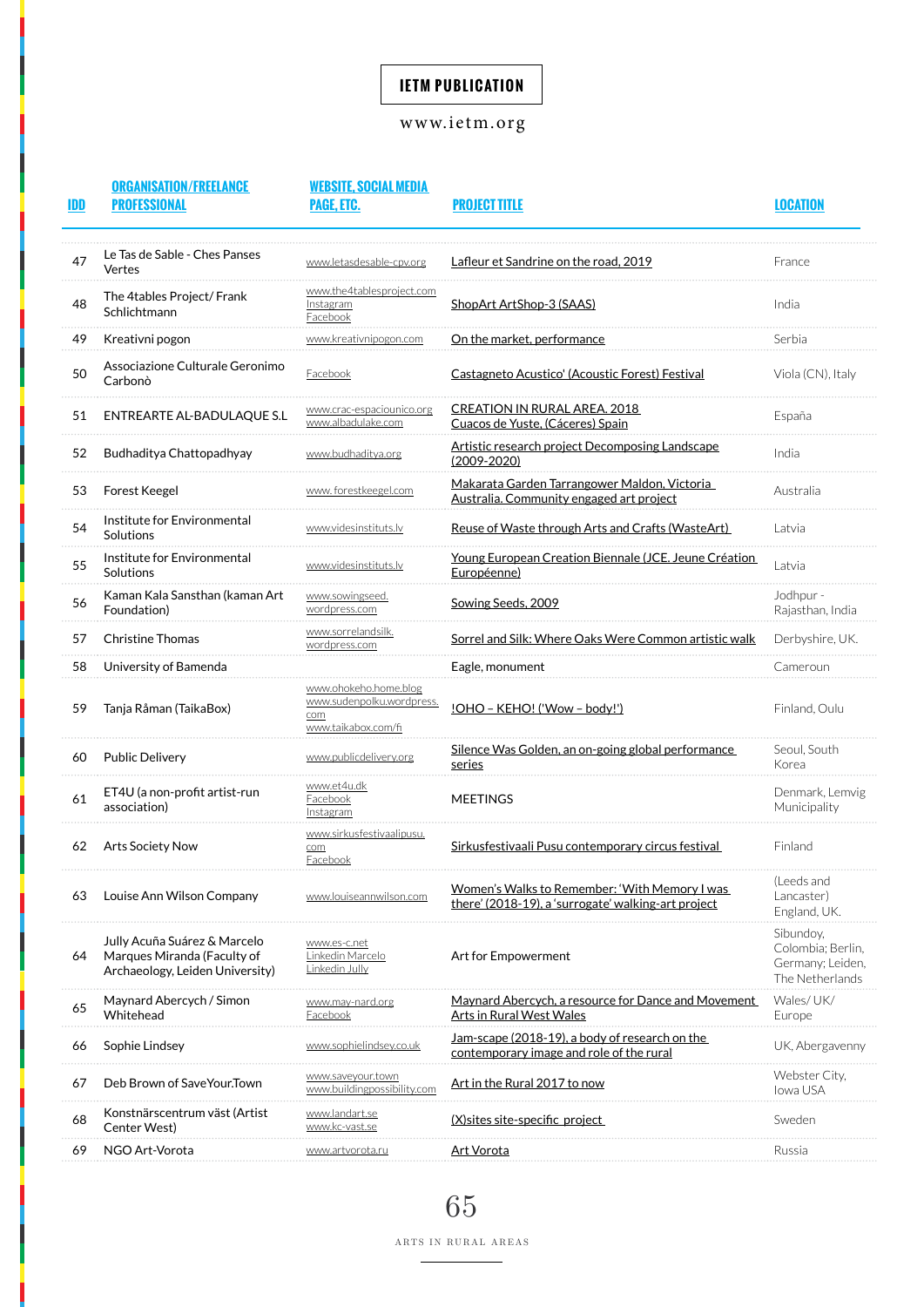## <www.ietm.org>

| IDD | <b>ORGANISATION/FREELANCE</b><br><b>PROFESSIONAL</b>                                                | <b>WEBSITE, SOCIAL MEDIA</b><br>PAGE, ETC.                               | <b>PROJECT TITLE</b>                                                                                         | <b>LOCATION</b>                                  |
|-----|-----------------------------------------------------------------------------------------------------|--------------------------------------------------------------------------|--------------------------------------------------------------------------------------------------------------|--------------------------------------------------|
| 70  | Site Sit                                                                                            | <u>-acebook</u>                                                          | <u>Village Halls, Llansteffan</u>                                                                            | UK, Wales,<br>Abergavenny                        |
| 71  | Association Le Boucan des Arts                                                                      | www.leboucandesarts.<br>ettrucs.com<br><b>Facebook</b><br><u>Youtube</u> | Festival Le Boucan des Arts 2019 édition 5 LAVARÉ/<br><b>SARTHE (France)</b>                                 | France                                           |
| 72  | Gamelan Spréacha Geala                                                                              | <u>Facebook</u>                                                          | Gamelan Spréacha Geala (Bright Sparks Gamelan)                                                               | Ireland                                          |
| 73  | Alexander Gallery/Liudmila Belova                                                                   | <b>Facebook</b>                                                          | <b>Alexander Gallery</b>                                                                                     | Montenegro/<br>Russia                            |
| 74  | We Are From Dust                                                                                    | www.wearefromdust.org<br><b>Twitter</b><br><b>Instagram</b>              | <u>We Are From Dust (2015)</u>                                                                               | Global (USA, UK,<br>Czech Republic)              |
| 75  | MANI DOO                                                                                            | <u>www.cultureininstria.</u><br>wordpress.com<br>www.schormani.com       | ALARM!                                                                                                       | CROATIA, ISTRIA                                  |
| 76  | <b>TICKON</b>                                                                                       | <b>Facebook</b>                                                          | TICKON - Tranekær Internationale Center for Kunst Og<br>Natur (Tranekær International Art and Nature Centre) | Danmark                                          |
| 77  | Marc van Vliet                                                                                      | Website                                                                  | Nieuw Antropoceens Peil (New Anthropocene Level -<br>NAP <sup>*</sup> 2018), a land-art installation         | The Netherlands                                  |
| 78  | Latitude 50 (Pôle des arts du cirque<br>et de la rue)                                               | www.latitude50.be                                                        | Latitude 50                                                                                                  | Fédération<br>Wallonie-<br>Bruxelles,<br>Belgium |
| 79  | <b>Rural Arts</b>                                                                                   | www.ruralarts.org<br><b>Facebook</b><br>Twitter                          | <b>CREATE Tour</b>                                                                                           | North Yorkshire,<br>United Kingdom               |
| 80  | Culturapedia                                                                                        | www.culturapedia.co<br>www.spotonlancashire.co.uk<br>Facebook<br>Twitter | Culturapedia                                                                                                 | Blackburn,<br>England                            |
| 81  | PØSTarquitectos (Sandra González<br>Álvarez)                                                        | <b>Facebook</b>                                                          | <u>A Vila do mañá</u>                                                                                        | España                                           |
| 82  | <b>Melting Pro</b>                                                                                  | www.meltingpro.org                                                       | Contemporary invasions. Enhancement and promotion of<br>places through innovative narratives                 | Italy, Rome                                      |
| 83  | Market Place (led by Babylon<br>ARTS)                                                               | <u>Facebook</u><br><u>Twitter</u>                                        | Market Place                                                                                                 | United Kingdom                                   |
| 84  | Studentina theatre studio, bright<br>eye dance performance with fire an<br>my name is Petya Bojnova |                                                                          | Bulgarayya artistic center                                                                                   | Sofia Bulgaria                                   |
| 85  | Filipa Francisco                                                                                    | www.materiasdiversos                                                     | The Journey, a dance-music piece                                                                             | Portugal                                         |
| 86  | Dance North Scotland                                                                                | <u>www.dancenorth.scot</u>                                               | Dance North Scotland tours and performances                                                                  | Findhorn,<br>Scotland                            |
| 87  | ZMUC Zemunski Mali Umetni $\mathbb R$ ki<br>Centar                                                  | www.zmuc.org<br>Facebook                                                 | <u>YEAR 2013 Movable Art Colonies</u>                                                                        | Serbia, Belgrade<br>Zemun                        |
| 88  | <b>COUNTY LIMERICVK YOUTH</b><br><b>THEATRE</b>                                                     | <b>WWW</b><br>countylimerickyouththeatre.<br>com<br>Facebook             | The Big Four                                                                                                 | Limerick, Ireland                                |
| 89  | Sumaira Malik                                                                                       | <u>Instagram</u>                                                         | Fakira                                                                                                       | Pakistar                                         |
| 90  | Haarlem Artspace                                                                                    | Facebook<br>Twitter<br>Instagram                                         | Haarlem Artspace Collectivism Residency                                                                      | UK                                               |

66 ARTS IN RURAL AREAS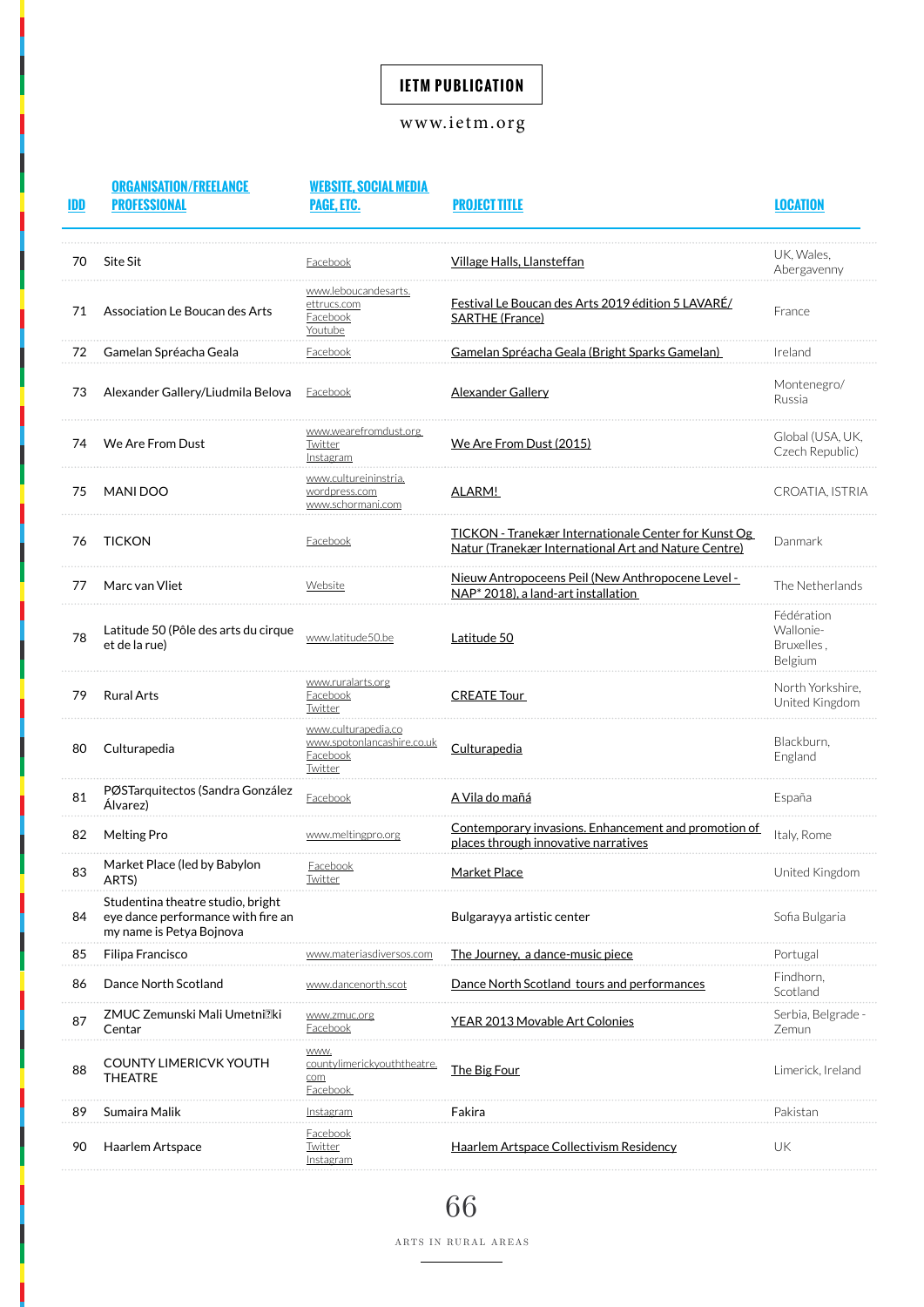## <www.ietm.org>

| IDI |                             | PAGE. ETC.                             |                                                                                                           |                                |
|-----|-----------------------------|----------------------------------------|-----------------------------------------------------------------------------------------------------------|--------------------------------|
| 91  | Landsbylaboratoriet         | www.landsbylaboratoriet.dk<br>-acebook | The Village Laaboratory and villages DNA                                                                  | Denmark                        |
| 92  | Lisitsyn Daria, art curator |                                        | KONA.COW project<br>Symposium on sculpture and art                                                        | Russia                         |
|     | UNCCD                       |                                        | Photo competition and global youth short video<br>competition on forest, land and soil protection themes. | Germany                        |
| 94  | Tryater / Jojanneke Braam   | www.trvater.nl                         | Raze om protters show                                                                                     | The Netherlands,<br>Leeuwarden |
|     | Conexiones improbables      | Website<br>-acebor                     | URRATSERA                                                                                                 | .                              |

| 95  | Conexiones improbables                                          | Website<br>Facebook<br>Twitter                                                 | <b>URRATSERA</b>                                                                                           | Spain, Vitoria-<br>Gasteiz               |
|-----|-----------------------------------------------------------------|--------------------------------------------------------------------------------|------------------------------------------------------------------------------------------------------------|------------------------------------------|
| 96  | Eleni Kyrioti                                                   |                                                                                | <u>9th Summer Art School at the old Mining Complex's </u><br>warehouses                                    | Limenaria.<br>Thassos, Greece            |
| 97  | EiMa cultural association                                       | www.eimacreacio.com<br>Facebook                                                | EiMa Creation Centre for body-based arts                                                                   | Spain                                    |
| 98  | <b>Teater Fluks</b>                                             | www.teaterfluks.dk<br>Facebook                                                 | Betonkadaver (2019), a site-specific walking performance                                                   | Denmark, Aarhus                          |
| 99  | Double Edge Theatre                                             | www.doubleedgetheatre.org                                                      | Leonora's World, a Living Art Spectacle                                                                    | <b>United States</b>                     |
| 100 | Dekabristen e.V.                                                | www.dekabristen.org                                                            | <b>CONTEXT</b> artist residency and festival                                                               | <b>Berlin</b>                            |
| 101 | Barbara De Micheli (producer)                                   | Linkedin                                                                       | The Fourth Landscape is an installation                                                                    | Italv                                    |
| 102 | Pro Progressione                                                | www.pro-cult.com<br>Facebook                                                   | Play! MOBILE                                                                                               | Hungary,<br><b>Budapest</b>              |
| 103 | Slabko ten                                                      |                                                                                | the Village                                                                                                | Russia                                   |
| 104 | Derriere Le Hublot                                              | www.derriere-le-hublot.fr                                                      | Fenêtres sur le paysage, an artistic and cultural itinerary<br>on the Way of Saint-James                   | France                                   |
| 105 | Secret Hotel / Christine Fentz                                  | www.secrethotel.dk                                                             | <b>EARTHWISE Residency Center</b>                                                                          | Denmark                                  |
| 106 | António M. Cartaxo                                              |                                                                                | Listening Through Surfaces, 2019 (Sound Installation);<br>Amsterdam, Netherlands/Praia da Salema, Portugal | Netherlands                              |
| 107 | Gediminas Kubilius                                              | Facebook                                                                       | P.A.R.A.K.A.S. cultural venue                                                                              | Kaunas, Lithuania                        |
| 108 | York st John Univeristy, Joanna<br>Sperryn-Jones                | www.joannasperrynjones.<br>carbonmade.com                                      | <u>SelfScapes 2018</u><br>Dalby Forest, Yorkshire UK                                                       | UK, Yorkshire                            |
| 109 | Daniel Nicolae Djamo                                            | www.djamo.weebly.com                                                           | 16 sounds of paper - in Moriya, Japan                                                                      | Bucharest.<br>Romania                    |
| 110 | <b>LLUIS CAPDEVILA</b>                                          | www.lluiscapdevila.com                                                         | Rural compositions                                                                                         | <b>SPAIN</b>                             |
| 111 | Ifö Center / Teresa Holmberg                                    | www.ifocenter.com<br>Facebook                                                  | Ifö Center                                                                                                 | Sweden                                   |
| 112 | Foad Alijani                                                    | www.foadalijani.com/en.php                                                     | <b>Coextensive Points</b>                                                                                  | Iran                                     |
| 113 | Norbert Busschers, festival<br><b>Brucca/festival Oeverloos</b> | www.festival-oeverloos.nl<br>www.kuenstlerstadt-kalbe.nl<br>www.hetkoelhuis.nl | Bruccamulti-discipline festival                                                                            | The Netherlands                          |
|     | 114 Art Farm x Grace Wong                                       | Website                                                                        | Marionette Project, 2020-2026, Marquette, Nebraska<br>Architecture, Public Art, Conceptual                 | United States:<br>Marquette,<br>Nebraska |
| 115 | <b>Effetto Larsen</b>                                           | www.effettolarsen.it.<br>Facebook<br>Twitter<br>Instagram                      | Traces - a matter of identity                                                                              | Italy                                    |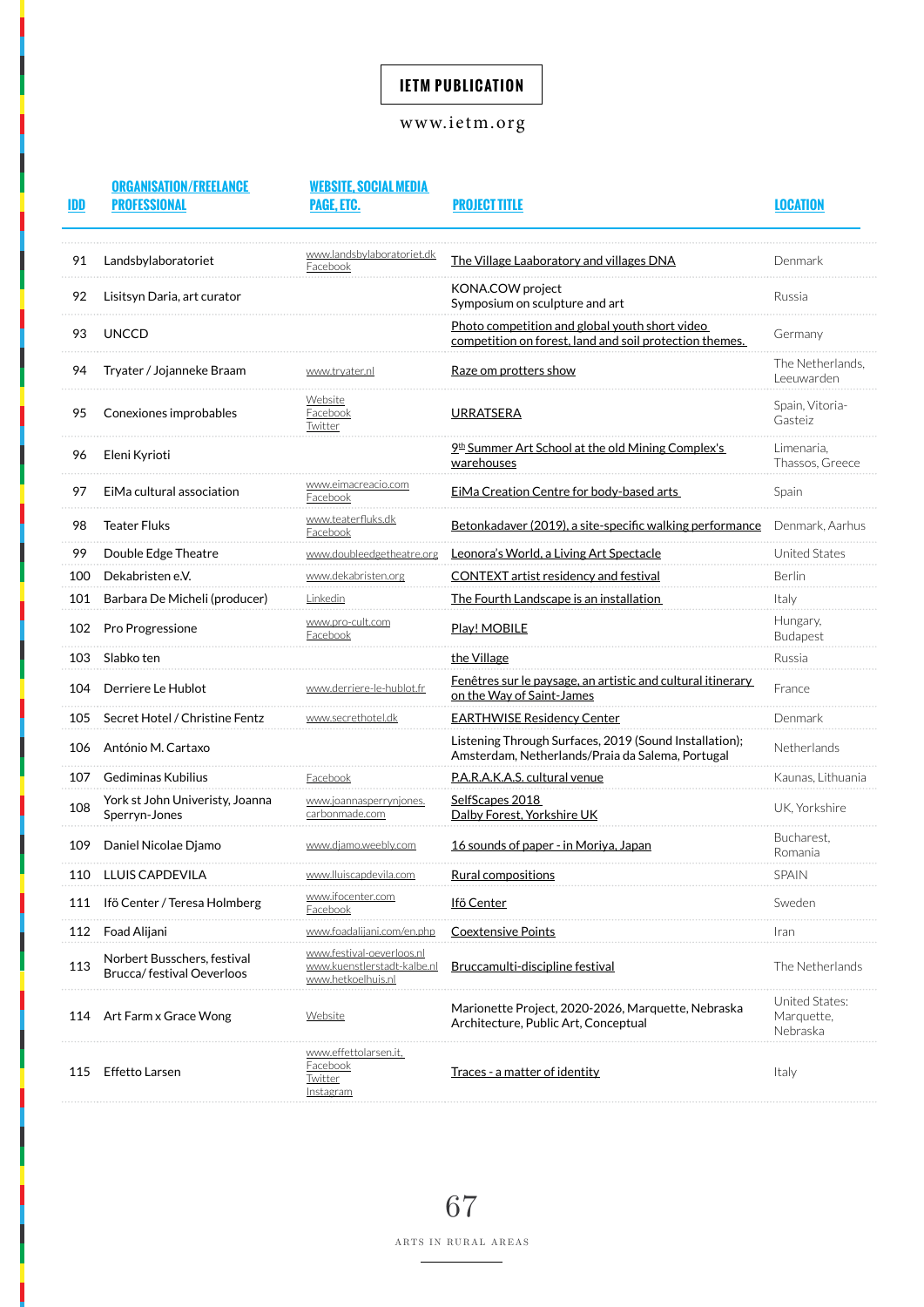## <www.ietm.org>

| IDD | <b>ORGANISATION/FREELANCE</b><br><b>PROFESSIONAL</b> | <b>WEBSITE, SOCIAL MEDIA</b><br><b>PAGE. ETC.</b> | <b>PROJECT TITLE</b> |
|-----|------------------------------------------------------|---------------------------------------------------|----------------------|
|     |                                                      |                                                   |                      |

**LOCATION** 

| 116 | Medea Electronique                           | www.medeaelectronique.<br>com                                         | <u>Koumaria Improvised New Media Art Residency</u>                                                                                                                   | Athens, Greece                                                                                                                                      |
|-----|----------------------------------------------|-----------------------------------------------------------------------|----------------------------------------------------------------------------------------------------------------------------------------------------------------------|-----------------------------------------------------------------------------------------------------------------------------------------------------|
| 117 | Scottish Sculpture Workshop                  | www.ssw.org.uk                                                        | <u>Into The Mountain, site responsive installation by Simone</u><br><b>Kenvon</b>                                                                                    | Aberdeenshire,<br>Scotland                                                                                                                          |
| 118 | Carolien Adriaansche                         | www.carolienadriaansche.nl                                            | Floating Cities' 2015. Zaltbommel NL. Water-art                                                                                                                      | Netherlands                                                                                                                                         |
| 119 | Kunstloc Brabant                             | www.kunstlocbrabant.nl                                                | Land art projects in Brabant, the Netherlands                                                                                                                        | Netherlands                                                                                                                                         |
| 120 | Two Destination Language                     | WWW.<br>twodestinationlanguage.com                                    | FLINT, 2014, Ashley Wood Farm (Wiltshire, England) -<br>live art festival (one day of multi-day festival event)                                                      | UK                                                                                                                                                  |
|     | 121 Elisabeth Schilling                      | www.elisabethschilling.com<br>Facebook<br><b>Twitter</b><br>Instagram | FELT 2019, an interdisciplinary production between<br>dance and design, exploring the relationship between<br>textiles, movement, body and space and visual culture. | Luxembourg/<br>Germany                                                                                                                              |
|     | 122 Sarah Ellen Lundy                        | www.greyliquidgums.com<br>Facebook                                    | Project: 'Umble [bumbel]'                                                                                                                                            | Ireland                                                                                                                                             |
| 123 | Annette Carmichael Projects                  | www.annettecarmichael.<br>com.au<br><b>Facebook</b><br>Instagram      | The Beauty Index                                                                                                                                                     | Denmark (small<br>town NOT the<br>country), Australia                                                                                               |
| 124 | Qui e Ora                                    | WWW.<br>quieoraresidenzateatrale.it/<br>online/en/<br>Facebook        | Cultivating Culture (2012-2019)                                                                                                                                      | Italia-Milano-Qui<br>e Ora works<br>between Milano<br>and Bergamo, in a<br>wide geographical<br>area linkining<br>with many local<br>municipalities |
| 125 | Association Dominio Vale do<br>Mondego       | WWW.<br>dominiovaledomondego.com<br>www.estival.info                  | Mondego Art Valley - Rural Creative Hub - Rural Art<br>Weeks                                                                                                         | Portugal, Village<br>of Faia, Guarda.<br>Serra da Estrela<br>Mountains                                                                              |
| 126 | Opera Bianco                                 | www.operabianco.org<br><b>Facebook</b><br>Instagram                   | Grand Mother by Opera Bianco (2017 - 2019)                                                                                                                           | Italy                                                                                                                                               |
| 127 | C.I.A. - Cultura Innovazione<br>Ambiente     | Facebook                                                              | <b>E50035 - Expect the Unexpected (Aspettati</b><br>l'inaspettato), a mini-contemporary art gallery in the ex-<br>kiosk of the village                               | Italy - Palazzuolo<br>sul Senio                                                                                                                     |
| 128 | Laika                                        | www.laika.be                                                          | Bravo! Mister Bruegel and the Square of the Senses                                                                                                                   | Belgium, Antwerp                                                                                                                                    |
| 129 | Johannes Christopher Gerard                  | www.johannesgerard.com                                                | Reflection, 2019, Pico Island, Azores, Portugal                                                                                                                      | The Neterlands,<br>The Hague &<br>Germany, Berlin                                                                                                   |
| 130 | Daniel Nicolae Djamo                         | www.djamo.weebly.com                                                  | 16 sounds of Moriva, 2017, Moriva (Japan), workshop-<br>based-installation                                                                                           | Bucharest.<br>Romania                                                                                                                               |
| 131 | Klub Girko / Josef Stiller / Julian<br>Vogel | www.klubgirko.com<br>Facebook                                         | <u> Human Time Tree Time performance / installation</u>                                                                                                              | Netherlands                                                                                                                                         |
| 132 | Somalgors74 / Curdin Tones                   | www.somalgors74.ch<br>Instagram                                       | Somalgors74, for ex: The Public Fountain                                                                                                                             | organisation:<br>Switzerland,<br>Tschlin / me:<br>Amsterdam NL<br>and Tschlin CH                                                                    |
| 133 | Asmita Shrish Freelance Artist/<br>Filmmaker | <u>Instagram</u>                                                      | <u>The Filmmaking Workshop for Indigenous Filmmakers in </u><br>Nepal, 2019, Nepal                                                                                   | UK/Nepal                                                                                                                                            |
| 134 | Kaimera Productions                          | www.kaimeraproductions.<br>com                                        | The Cherry Orchard, an interdisciplinary approach<br>that blends theater, movement, music, installation, and<br>particularly, audience immersion                     | USA/France                                                                                                                                          |

68

ARTS IN RURAL AREAS